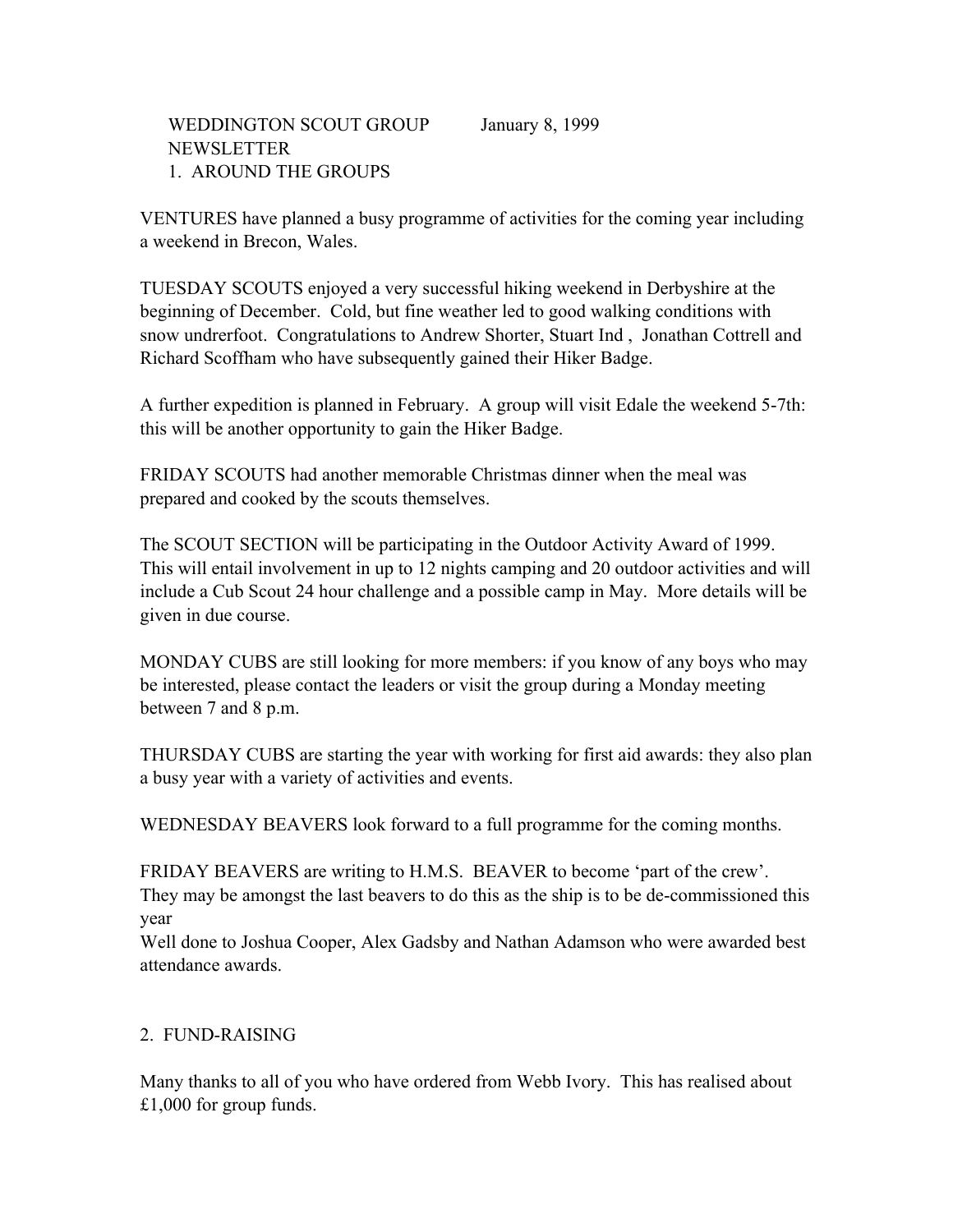200 Club - please renew your number(s) this month or consider participating in this 'lottery'. Numbers are £1 per month and three prizes are awarded each month. Winners for November were R. Shorter, Mrs E. Parker and Mrs D. Coopey. Winners for December were Mrs J. Hill, Mrs E. Woodward and Mrs C. Rowberry. The end of year jackpot winner was Mrs C. Cottrell.

We give a further reminder to reserve some jumble for our rummage sale at the beginning of March. This can be taken to the scout hut during any meeting.

## 3.SOCIAL EVENTS

Look out for details of the skittles evening on 27 February. Tickets will be £8.50 per family; or £3.00 per adult, £1.50 for children. Jacket potatoes wih a variety of fillings will be provided. Bring your own drinks.

If you are unable to attend the event but would still like to help, please consider donating a prize for the raffle on the evening.

## 4. CANADA 2000 UPDATE

Plans are progressing for the proposed visit to Canada in the summer of 2000. Thse include a visit to Niagra Falls and the C.N. Tower. A travel agent has agreed to organise the details of these visits in addition to general travel arrangements. The date of a meeting to give further details of costs and activities will be announced soon.

## 5. HEADQUARTERS NEWS

Our buildings suffer from a continued series of attempted break-ins. Following the successful burglary of last week during which cupboards were forced and equipment taken, new steel fire doors will be fitted to replace the wooden ones at a cost of about £600.

A REMINDER of the annual district swimming gala to be held on 6 February. Practice for this is arranged at John Cleveland College on 16 January. Cubs 2-4 p.m.; Scouts and Ventures 4-6 p.m.

A REMINDER to pay membership fees before the end of the month. The annual CENSUS has to be returned by the end of January; membership is determined by subscription payment.

ADDITIONALLY we congratulate Doug Shorter our acting Group Scout Leader who was awarded the Medal of Merit at the end of last year for his services to Weddington Scouts over many years.

FINALLY we say FAREWELL to Tim and Gemma Deakin and family who have left to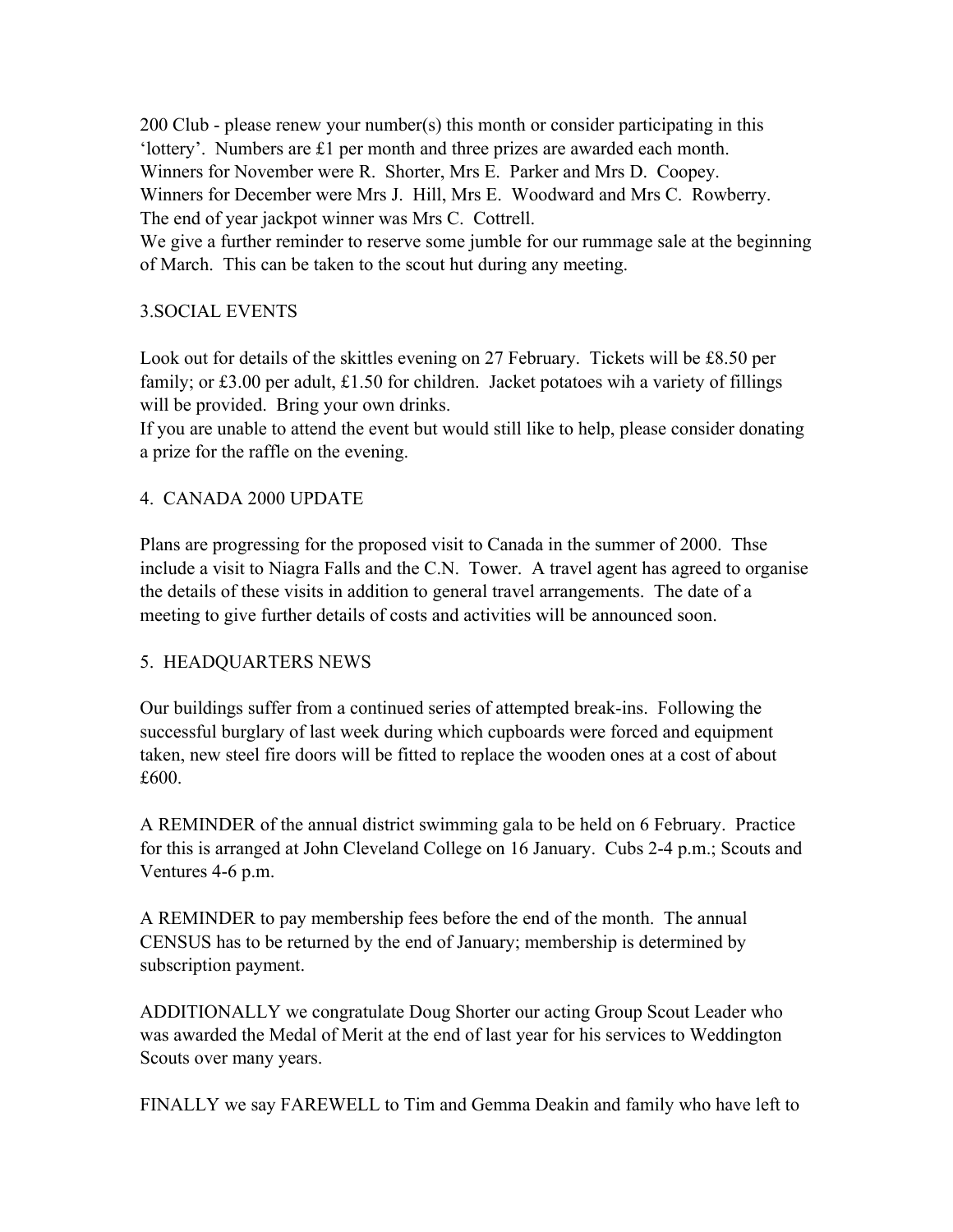live and work in Barbados for the next two years. The group sends good wishes to Tim (Friday Scout leader) and Gemma (Monday Cub leader) and daughters Jenny and Vicki. We will send them an E-Mail of the newsletter, so they can keep up to date with our activities.

Please submit items for the February newsletter by 9 February.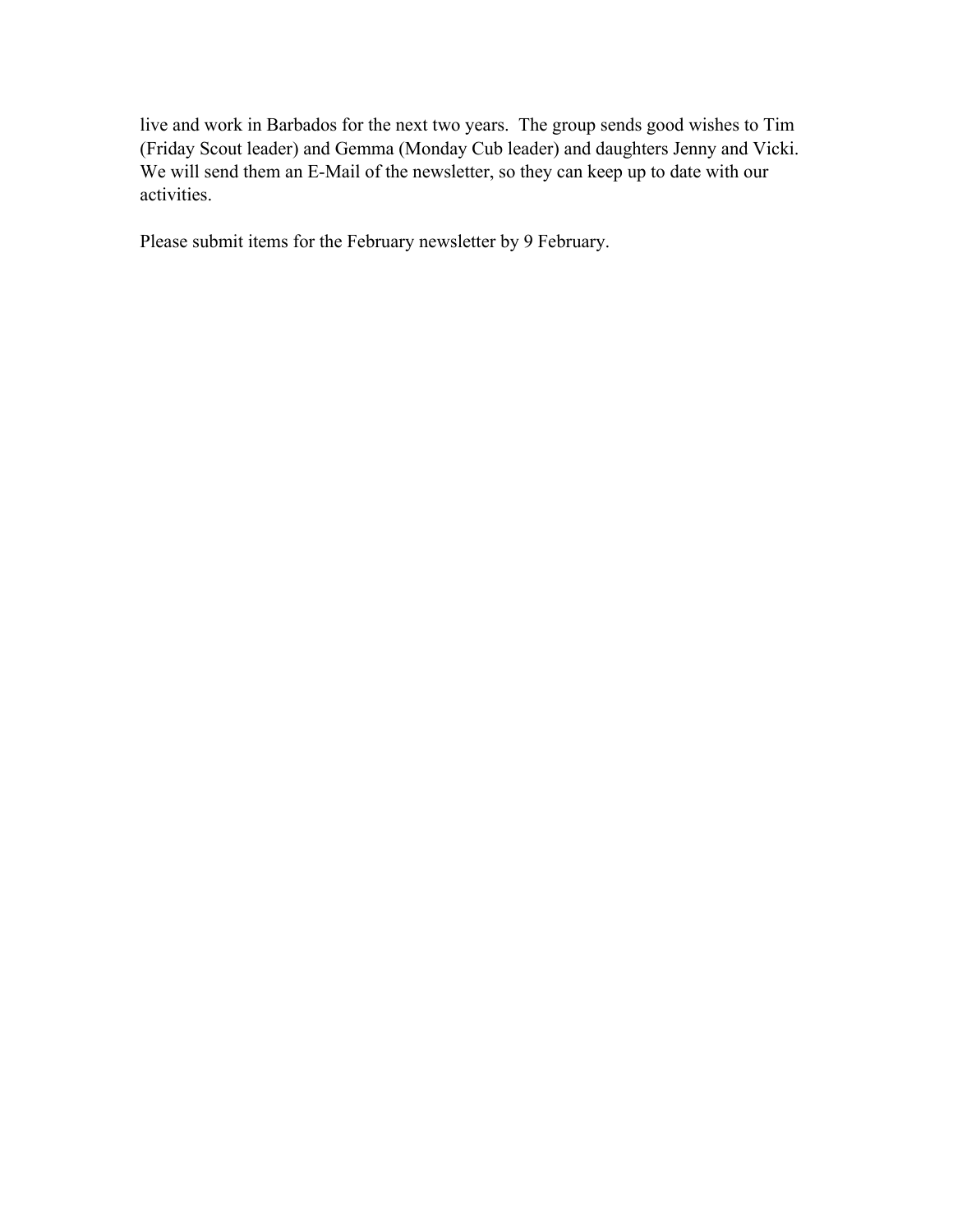#### **NEWSLETTER**

#### 1. AROUND THE GROUPS

VENTURES have been bowling and will be ice-skating this week. Some members may be joining an activity weekend in Brecon at the end of this month. In addition to their own activities, the group works hard to help with the maintenance of the building and fund-raising. They will be spending their first meeting in March collecting jumble for our rummage sale.

SCOUTS survived a wet and cold weekend camping in Edale, Derbyshire. They walked beyond Edale Cross to the Reservoir in persistent rain on Saturday and from the campsite over to Castleton in much drier (but colder) weather on Sunday. So this was a good test of walking and camping skills and the suitability of clothing and equipment.

CUBS enjoyed a good afternoon's swimming at John Cleveland College on 16 January when the teams for the district gala were selected. Fifteen cubs gained a Stage 1 swimming badge, eleven gained a Stage 2, and four a Stage 3. Well done to them. Thanks also go to Mr and Mrs Heath, Mrs Allport, Mrs Vernon, Mrs Wall, Mr York and Mr Boucher for their help in making the afternoon a success.

 Members from both Cub Packs will be visiting the training centre for Guide Dogs for the Blind in Leamington during this half term.

FOSSE (Monday) Pack recently had an interesting visit from Mrs Burnett who taught them some sign language. They have also had a visit from Mrs Gay with her blind dog. These visits are part of a programme of activities based on different 'senses'.

MANY CONGRATULATIONS to all cubs, scouts, ventures and over-18s who took part in and won the annual Nuneaton and District Scout Swimming Gala on 6 February. Cubs finished a very good second in their section and the others won their sections to secure the championship once more. Well done to all those who swam so well.

FRIDAY (WOODLAND) BEAVERS have written to HMS Beaver and asked to join the honourary crew. They have sledged through Antarctica and experimented with oil and water. They plan to visit a desert island, to get rid of the winter blues. We have started collecting pennies, enough to go round the circle at the hut, to give to the R.S.P.C.A. as our community challenge.

Well done to William Ogden and Nathan Adamson who have gained their Beaver Challenge Badge. Welcome to Timothy Johnston who has been invested as a Beaver Scout.

## 2. FUND-RAISING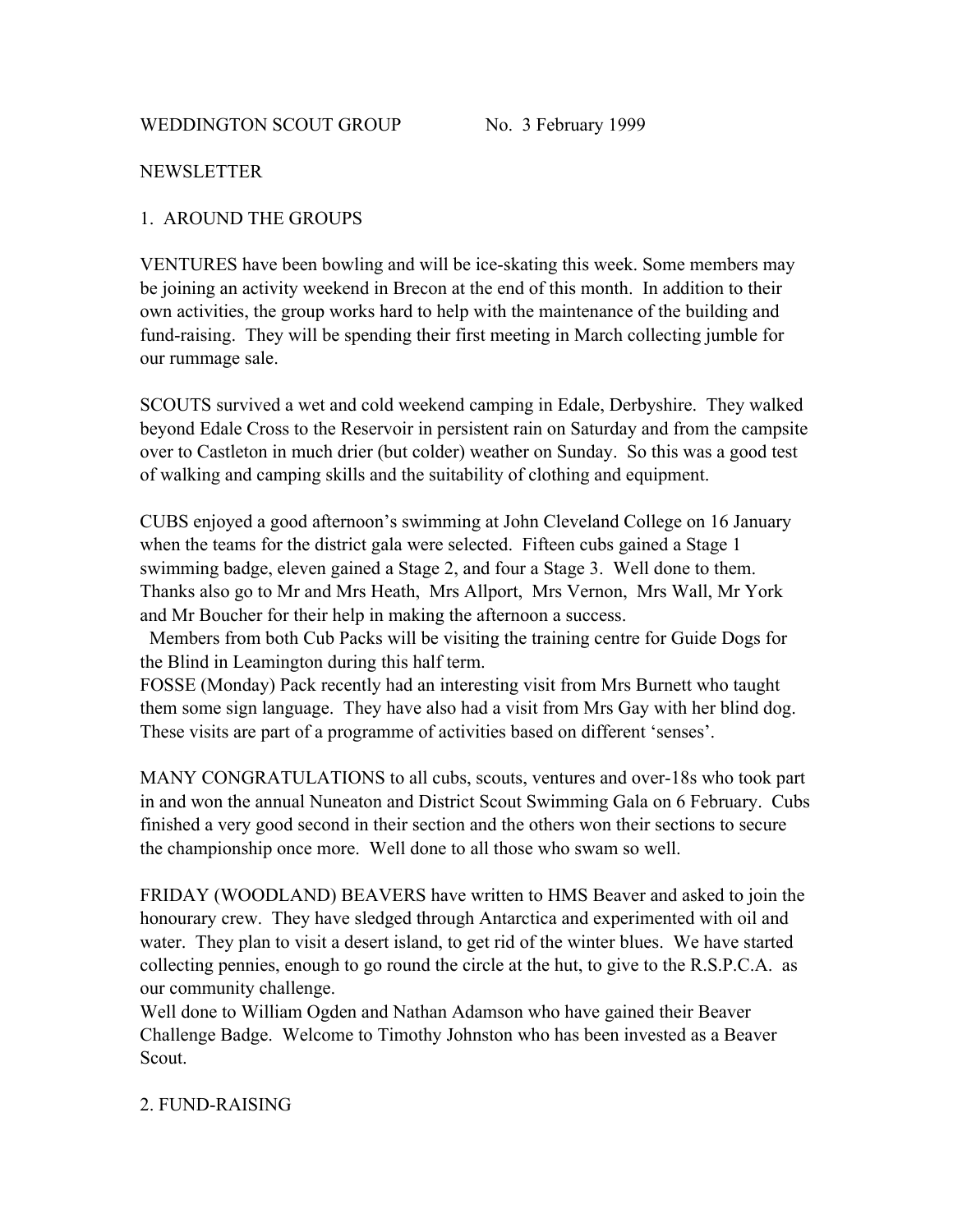Thanks to those who have renewed or taken out numbers for the 200 Club. We would welcome more members: please think about responding to the invitation you received last month. The winners for January and February will be drawn at the skittles evening next week.

 Our jumble sale is imminent: Saturday 6 March at St Nicolas Church Hall. WE URGENTLY REQUIRE ANYTHING WHICH CAN BE SOLD ON THAT MORNING: clothes, books, tapes, toys, shoes, bric-a-brac etc. Please find something if you can. It can be delivered to the scout hut during any meeting before the date. Please label your bag 'scout rummage' so it is not overlooked. Alternatively it can be delivered to, or collected by, Mrs Carol Cottrell, 16 Winchester Ave. (387375). Anyone who may be able to help on the morning would be very welcome: we do at the moment rely on helpers who have very little connection with our scout group to run the sale. As always, we are very grateful to them.

# 3. SOCIAL EVENTS

You should by now have an invitation to the skittles evening on 27 February. Tickets will be £8.50 per family; or £3.00 per adult, £1.50 per child. Money to be paid on the night but numbers are needed for catering. Jacket potatoes with a variety of fillings will be provided. Bring your own drinks. Please come and join us for an enjoyable family evening. We would welcome any donations for the raffle.

## 4. BIRTHDAY CELEBRATIONS

We are planning an ambitious programme of events for the year 2000. This includes special camps, particularly the summer camp in Canada in July. We plan a commemorative badge, the details for the design of which members have already received; the hosting of a group party near to the anniversary date in April; the organisation of a group photograph; the printing of a commemorative tea-towel in addition to sweat-shirts; and perhaps the organisation of an open day for all who are involved or have been involved in the group since its registration in 1950 If you know of anyone who has been involved in Weddington Scouts during the past 50 years, please keep them informed of our plans. If they would like to contribute in any way, please contact Doug and Myra Shorter. (328166) We also claim to create a TOTEM POLE carved by the members of the group as a long-

term memorial of our 50th anniversary. Enquiries are currently being made for an experienced woodcarver to oversee this idea: please contact a committee member or section leader if you know of anyone who may be able to advise us on this.

## 5. HEADQUARTERS NEWS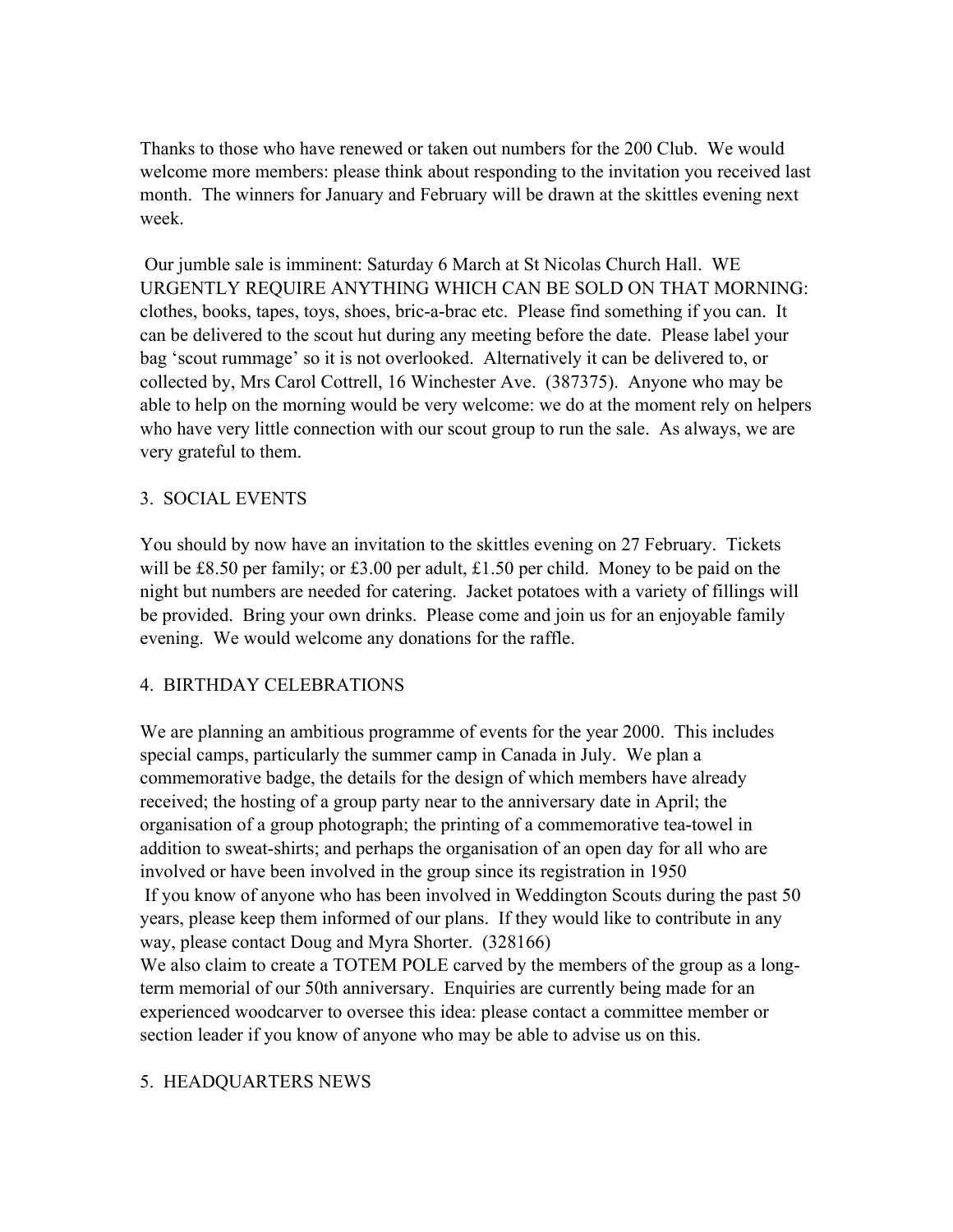In addition to the break-in of last month, our buildings have received a further set-back: flood damage. The floors of the two buildings were covered by water during January's floods and this has entailed additional 'mopping-up' operations and longer-term repair/refurbishment of the floors both of which have only recently been improved. We will need to replace the carpet tiles of the extension building. New fire doors have now been fitted.

## ADDITIONALLY - AN APPEAL FOR HELP

It must be clear from the extensive range of activities and events provided for our boys by each of our sections, and from the nature of our plans for next year, that much additional work will be involved in the success of all these schemes. Section leaders and committee members already happily give up much extra free time. They will be very stretched, however, to find all the necessary resources to ensure we achieve all we hope to do in the coming months.

For this reason we are currently re-organising the group management structure. It is intended to create smaller, more job-specific sub-committees for finance, fund raising, maintenance, membership, recruitment and so on. Please consider helping in any of these areas according to any interest you may have or expertise you may be able to offer. Specific needs and contact numbers will be published in the March newsletter.

Meanwhile we would like this month to find a TREASURER to be responsible for our accounts. This would involve little direct contact with the groups: the collection of subscriptions, for instance, would be the responsibility of a membership secretary. Please contact Chris Ball, our current Treasurer, if you would like more details. (01455 213005)

A REMINDER that information is forthcoming on both a meeting to introduce the Canada camp and on the ordering of group sweatshirts and T-shirts.

Doug Shorter, our acting Group Scout Leader, with family Andrew, Ruth and Helen and wife Myra, at the recent presentation of the Medal of Merit.

Items for the next newsletter by 15 March please.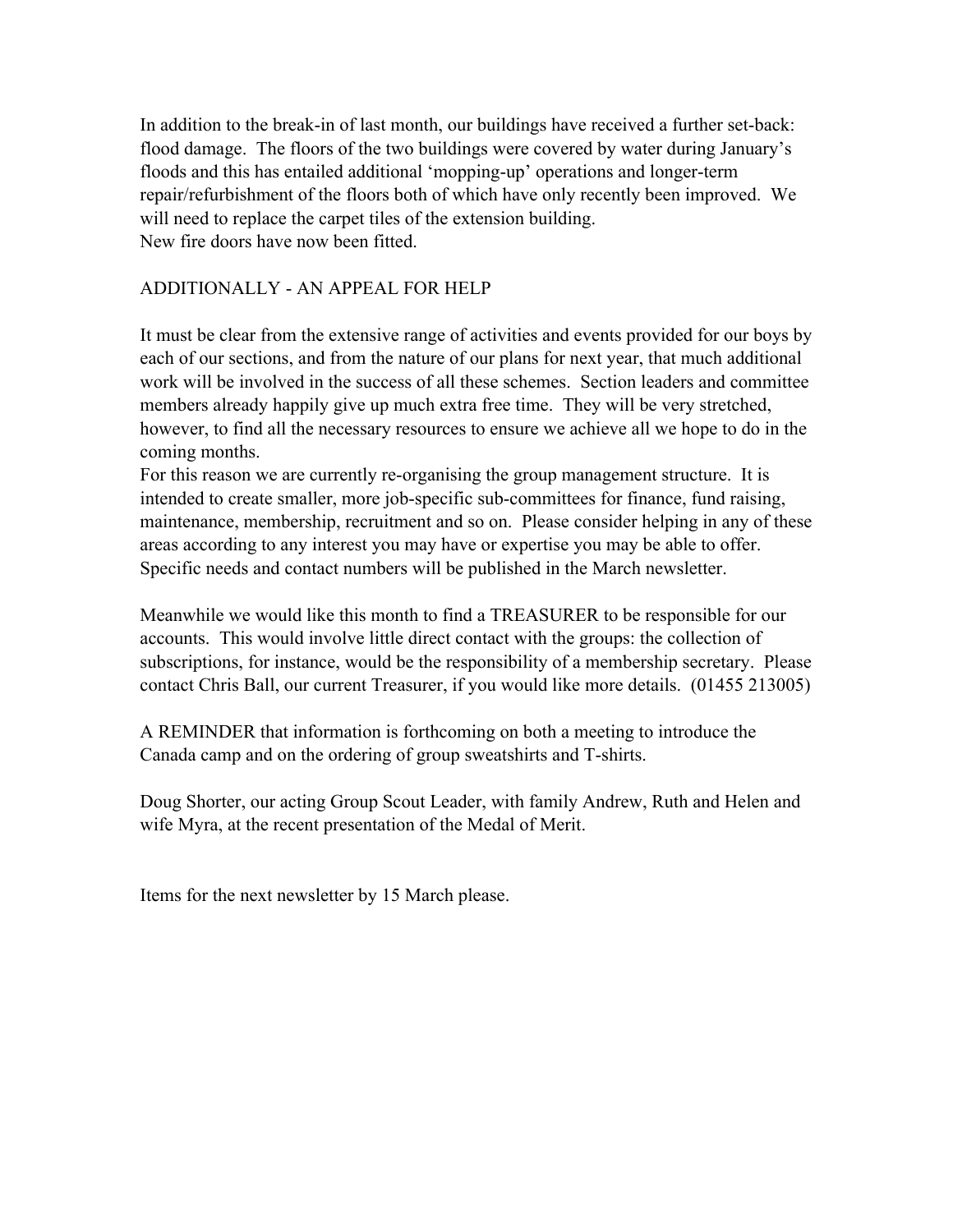#### MARCH 1999NEWSLETTER NO. 4

#### WEDDINGTON SCOUT GROUP

#### 1. AROUND THE GROUPS

The annual membership census reveals very encouraging growth for Weddington Scouts. It shows that within the Nuneaton and Bedworth District, our group alone has increased its membership. Indeed we are just four members short of being the largest group in the district which is currently 1st Nuneaton. We do have by far the largest Venture section, the largest Scout section and the largest Beaver section.

VENTURES will attend a District Quiz at Attleborough on 24 March. They have also organised a night hike during a link with the District Scout Activity Camp 16-18 April. Next weekend some Ventures have volunteered to walk to Fox Covert with the scouts.

SCOUTS plan to walk from their headquarters to the scout camp site at Fox Covert near Kirby Mallory next Saturday 20 March. They will leave the scout hut at 1 p.m. and spend the night in the building at the site before being collected from there at 9.30 on Sunday morning.

Scouts hope to participate in the District Scout Activity Camp at Kingsbury 16-18 April during which they will enter the Scout raft race and camping competition.

MONDAY CUBS had a very successful evening recently making bird boxes. Each cub was accompanied by an adult and between them they produced some very professional bird boxes. Congratulations to the two 'Mums` who attended and managed brilliantly. Monday Cubs are also happy to welcome 5 new beavers to the pack and hope they will enjoy their time with us.

THURSDAY CUBS completed their first aid work with a very interesting visit from Ken Aldridge of the West Midlands Air Ambulance Service . His illustrated talk underlined the importance of this service and described some of the incidents during which they have been able to offer invaluable assistance.

Cubs are now modelling and decorating clay pots for Easter eggs.

BEAVERS are currently being reorganised following the retirement of Pat French, Wednesday night Beaver leader, who has worked with Weddington Scout Group for many years. We extend to her our thanks for all her hard work and commitment to the group and wish her well in her retirement.

Meanwhile John Ind has taken the leadership of Wednesday Beavers in addition to the Friday group. He plans to transfer the Wednesday group to Monday evening. Ultimately we aim to open a third Beaver Colony: we need potential leaders to come forward and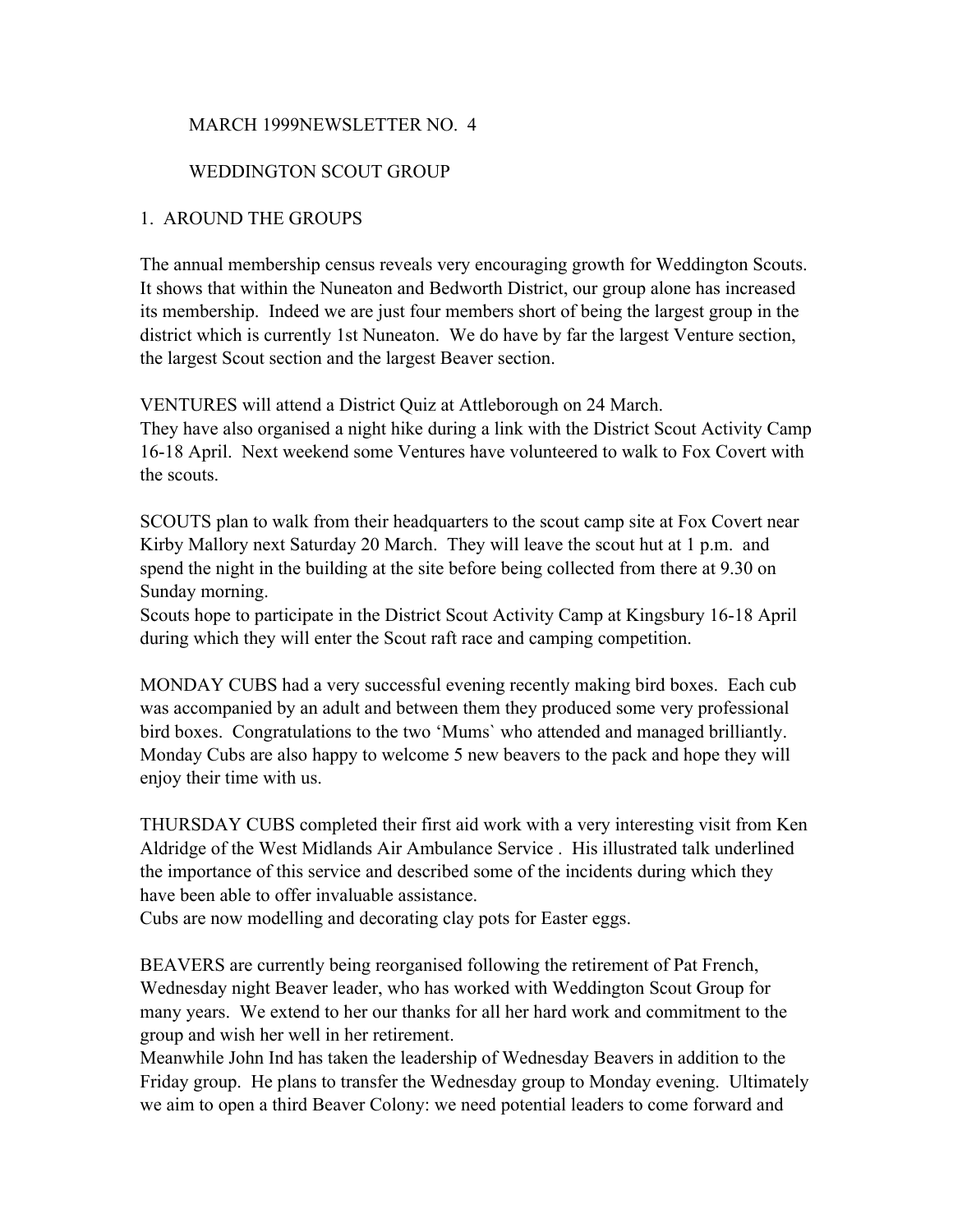offer their help.

The Beavers have looked at the stars and made telescopes. They have looked at old and foreign coins which links in with the Woodland Colony's community challenge. Woodland Colony collected £45 in pennies in just 5 weeks and have donated it to the R.S.P.C.A. The Beavers have celebrated Baden Powell's birthday and St David's Day. All Beavers are looking forward to a joint party on Friday 26 March to celebrate Beavers becoming Beaver Scouts.

They hope to put a team in for the District Beaver Challenge at Hartshill Hayes. Welcome to William Harrison who is now an invested Beaver and congratulations to all Wednesday Beavers for gaining their first Beaver badge. Finally, good luck to William Ogden, Adam Waite, Craig Summerton, Joshua Merry and Philip King who have all moved up to Cubs.

# 2. FUND RAISING

Many thanks to those who found rummage for our jumble sale. The sale raised £182 for group funds.

There has been a slow response to the 200 Club appeal this year. Please consider buying a number for this (£12 a year) to help make the project more worthwhile. This had proved a useful fund-raiser in the past and the chances of winning a prize are considerable.

## 3. SOCIAL EVENTS

The skittle night was an enjoyable evening which raised some money for funds: thanks to those who attended.

# 4. BIRTHDAY CELEBRATIONS

A meeting was held at the beginning of the month to move on the plans for the Canada camp. Parents of those interested in participating in the camp have been asked to register their interest by depositing £50 by the end of March. This will be refundable until the next payment is made in August. If any boys (born before 1 July 1989) missed the meeting and would like more details please contact Doug Shorter (328166). Please remember to return designs for our commemorative badge.

# 5. HEADQUARTERS NEWS

Our most recent problem with the Scout Hut is that of a collapsed sewer. This will need the attention of another maintenance working party.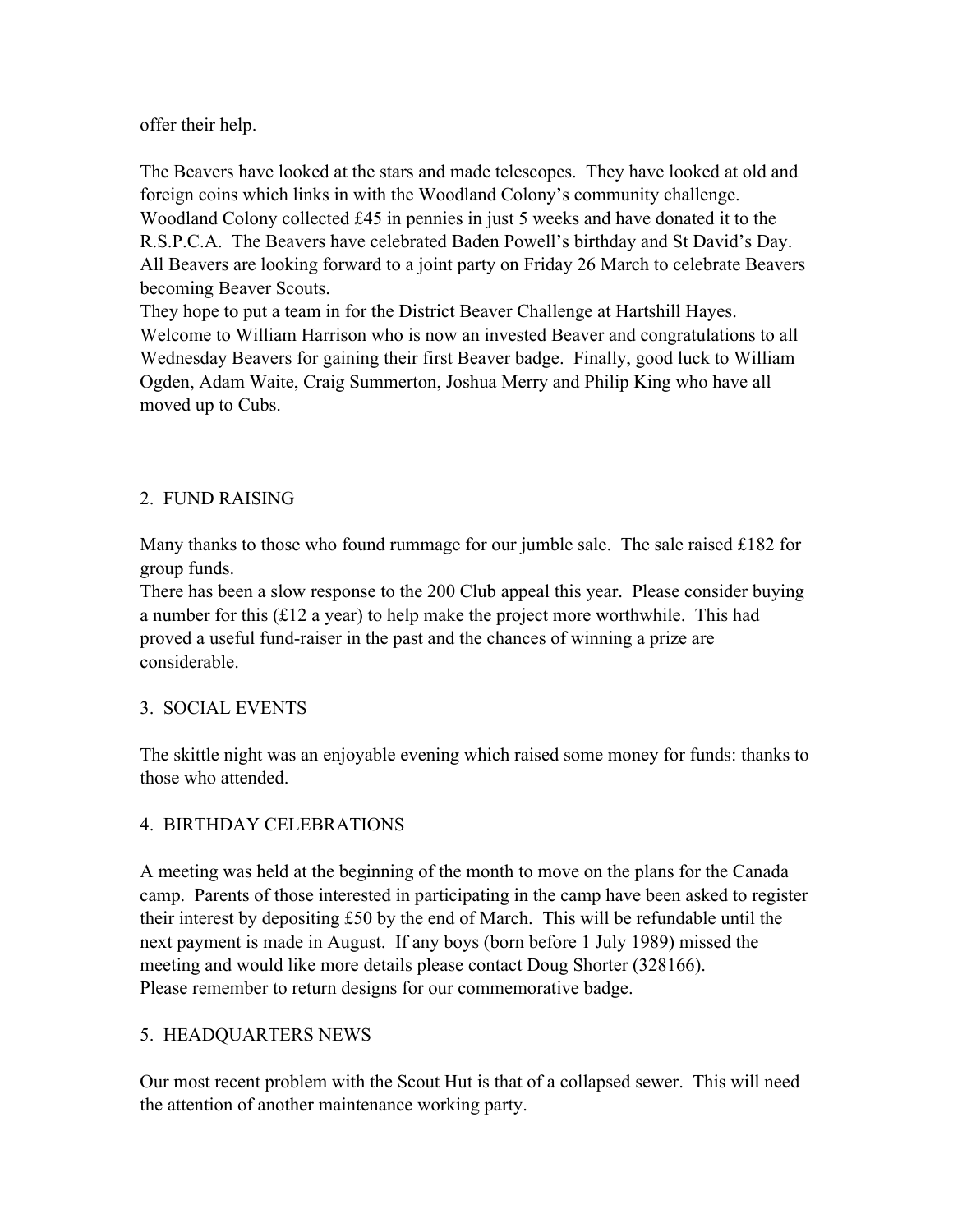We have recently purchased a lawn mower and strimmer. The grass around the building needs cutting regularly during the summer. Up to now this had been an additional job taken on by scout leaders. It has been suggested that some parents might be able to help with this task once in a while., probably during their son's meeting. We may put a rota on to the noticeboard to see what response there may be.

ADDITIONALLY we wish to acknowledge the kind bequest of £320 from the family of HARRY SPENCER who died at the end of last year. Harry Spencer has been described as the 'father' of the group: his association with Weddington Scouts goes back to the late 50s and 60s and it was he who as G.S.L. fought for the survival of the group during difficult times of finding a permanent headquarters. We thank the family for this generous donation and assure them it will be used in commemoration of one so significant in the group's history.

Details for the next newsletter by 15 April please.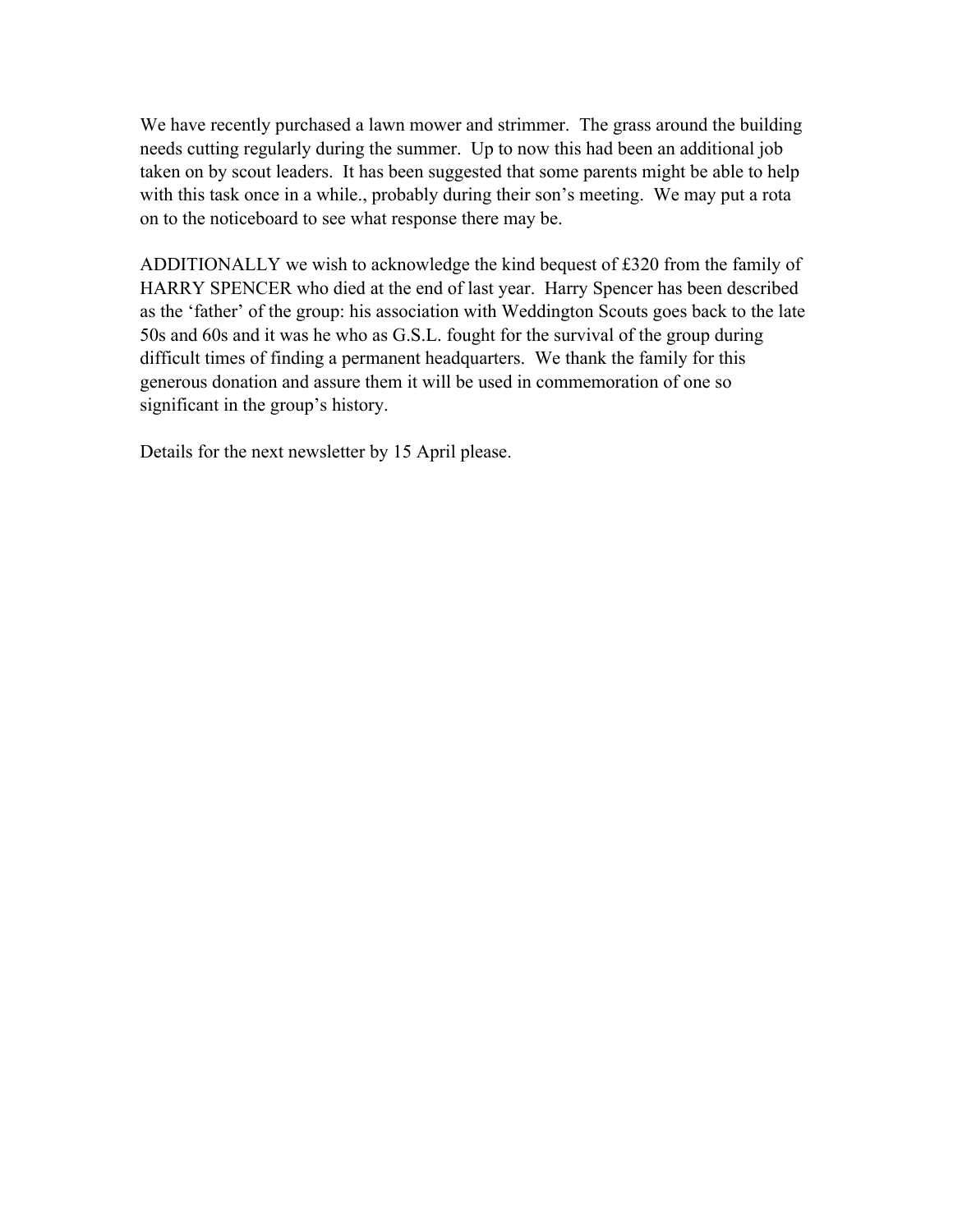#### APRIL 1999NEWSLETTER NO 5

#### WEDDINGTON SCOUT GROUP

#### 1. AROUND THE GROUPS

VENTURES won second place in the District Quiz held at Attleborough on 24 March. Well done to their team.

Ben Wallis and Robert Hadley were invested on a bridge spanning the Ashby Canal, in VERY muddy conditions last Wednesday night.

Well done to the three Ventures, Nicky Ind, Paul Reavenhall and Chris Cottrell, who completed three bases of the District NIKE (all night hike) on Saturday night before it was abandoned due to the potential dangers caused by fog combined with very low temperatures.

SCOUTS returned from a successful District Activity Camp at Kingsbury Water Park last Sunday. During a showery and sunny weekend they took part in a number of activities including shooting, abseiling, canoeing and archery. Some competed in three competitions and congratulations to Richard Scoffham, Alex McDonald, Andrew Shorter, Andrew York, Richard Heath and Tom Dermott who won the Camping Competition. Weddington Scouts also came third in the rafting competition.

This camp follows the Fox Covert walk earlier in the month when scouts navigated to Kirkby Mallory and spent the night in the hut at the scout campsite there. There will be a further camp in the middle of May which will link with older Cubs doing their Twenty Four Hour Challenge. Details of this to come.

CUBS travelled to Wembley on Saturday: they enjoyed a good day out which included a visit to the RAF Museum at Hendon.

Around 12 Cubs from Thursday Pack will be taking part in the District Activity Camp over the Bank Holiday weekend at the beginning of May. This will take place at Willesley near Ashby.

For a three-month trial period, Monday Cubs are starting their meeting in the extension building as Wednesday Beavers have now moved to Monday night.

BEAVERS enjoyed their party which celebrated Beavers becoming Beaver Scouts. Thirty Beavers attended with representatives from all the sections. The lads found it hard to believe that Mark and Owen were once Beavers!

Well done to Nicky Guyan, Kieran Taylor, Luke Barrar, Daniel Wincott and Alex Mather-Bright for winning the District Beaver Scout Challenge. They made a brilliant team. Well done lads!

The Beavers are now increasing in number and we would like to welcome Stuart Crooks,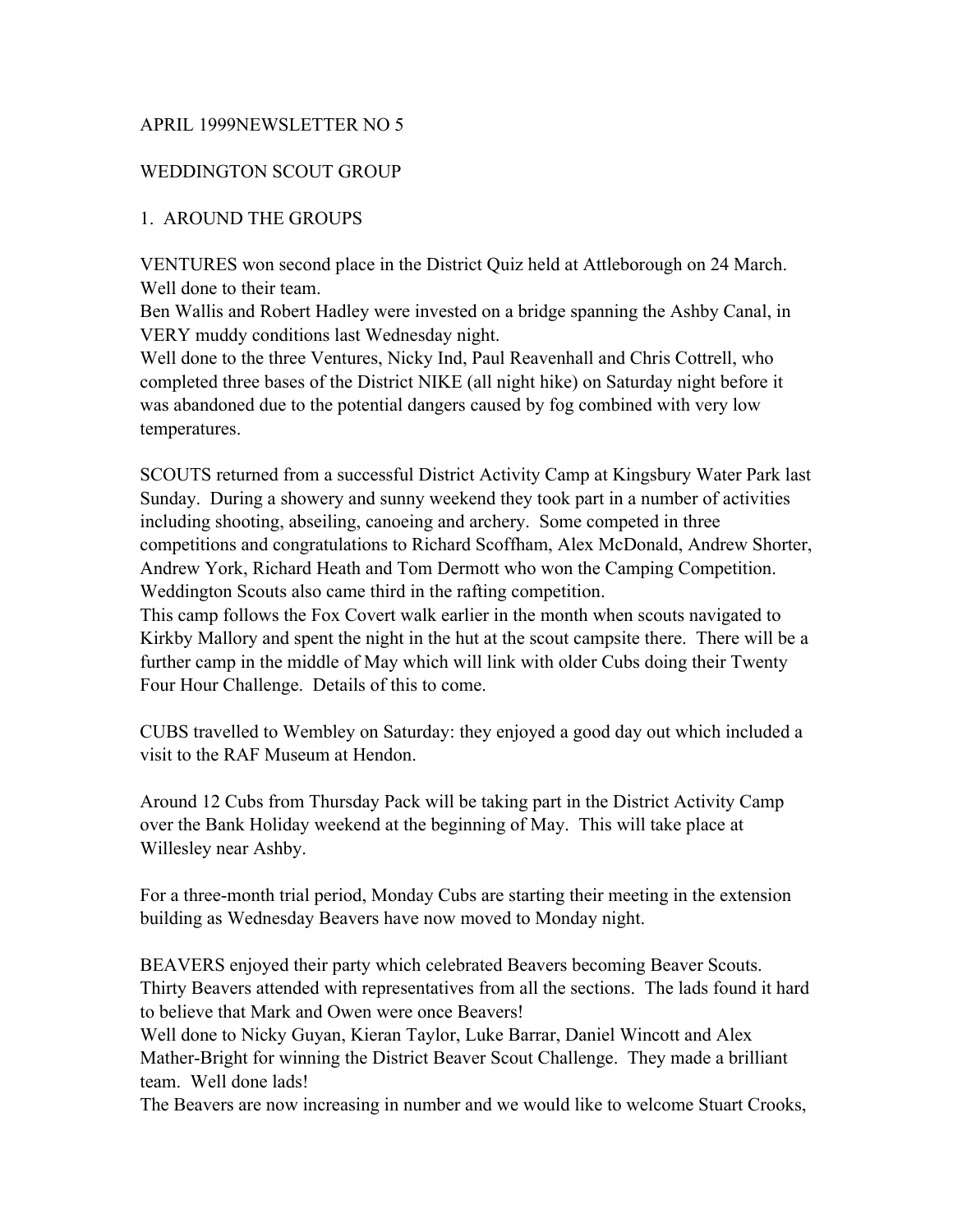Jonathan Allred, Alexander Coopey, Grant Perry, James Bainbridge, John Mumby, Greg McCracken, Max Mallabone, and Robbie Hawksworth.

, The new Beaver programme is beginning and we hope to use the Romans as our theme; the activities culminating in a Roman feast and battle.

We look forward to seeing everyone marching, some for the first time, in the St George's Day Parade.

# **WE HOPE TO HAVE A GOOD TURN-OUT OF WEDDINGTON VENTURES, SCOUTS, CUBS AND BEAVERS AT THE ANNUAL ST. GEORGE'S DAY**

**PARADE ON 25 APRIL.** Please try your best to attend: as we are one of the largest groups in the District we should be well-represented.

We meet at Pool Bank Street at 2 p.m. and parents are asked to park nearby because of the congestion at the starting point.

# 2. FUND-RAISING

Club 200 winners have been drawn for the early part of the year. In January, first was C. Ball; second S. McDonald and third E. Parker. In February, first was S. Ball, second A. Ball and third M. Grant. In March, first was J. Woodward, second R. Ball and third S. Parker.

Once again, please consider 'buying' a number at £1 a month: this will be £8 for the remainder of the year.

Thanks to the Committee members who served refreshments to the audience of a Bedworth Symphony Orchestra Concert last month to earn additional funds for the Group.

On 31 April, 1 May and 2 May (May Bank Holiday Weekend) we will be staging one of our important fund-raising events: the provision of a refreshment tent at A 5 Aquatics. WE NEED HELP WITH THIS**.** Please donate some bought or home-made cakes/cookies/biscuits for us to sell during the weekend and if anyone is available to help for an hour or so on any of these 3 days between 11 a.m. And 4 p.m., this would really reduce the pressure on those leaders and committee members who are organising the event. A Rota for help will be circulated next week at the meetings and on the Notice Board.

## 3. CANADA 2000

There has been sufficient response to the initial invitation to the Canada Camp in the summer of 2000, to confirm that it will go ahead. So we are moving on to the next stage of selecting and booking a camp site near to Toronto. We hope then to be a little clearer on the actual costs of the trip, costs which we are hoping to reduce by a series of fundraising events and bids for sponsorship. When we have more definite information, a further meeting will be arranged to update those involved.

Meanwhile we are able to take up to six more members. Any older Cubs, Scouts or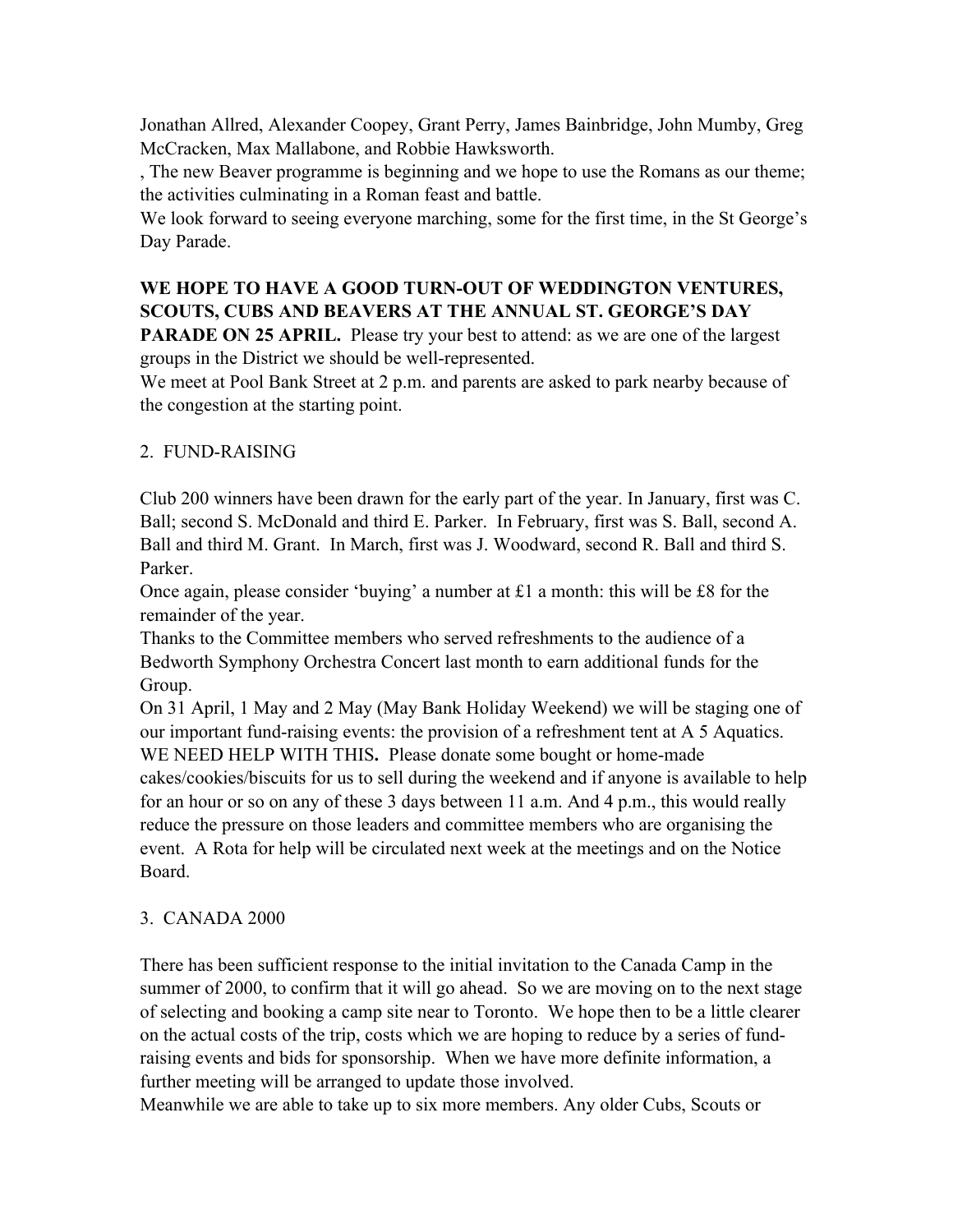Ventures who may still be interested, please contact Doug Shorter during a Tuesday Scout meeting or tel. 328166.

## 4. HEADQUARTERS NEWS

Our next priority is the repair of a collapsed sewer. This job will require a mini digger: if you are able to hire, or know where to hire a mini-digger and driver (if possible) for a weekend at very reasonable rates please contact a leader or committee member. The maintenance group are also intending to tackle the refurbishment of the storage container in the near future.

FINALLY a reminder that the subscriptions for the Summer Term are now due. These remain at £15 per member.

Details for next Newsletter by the 14th May please.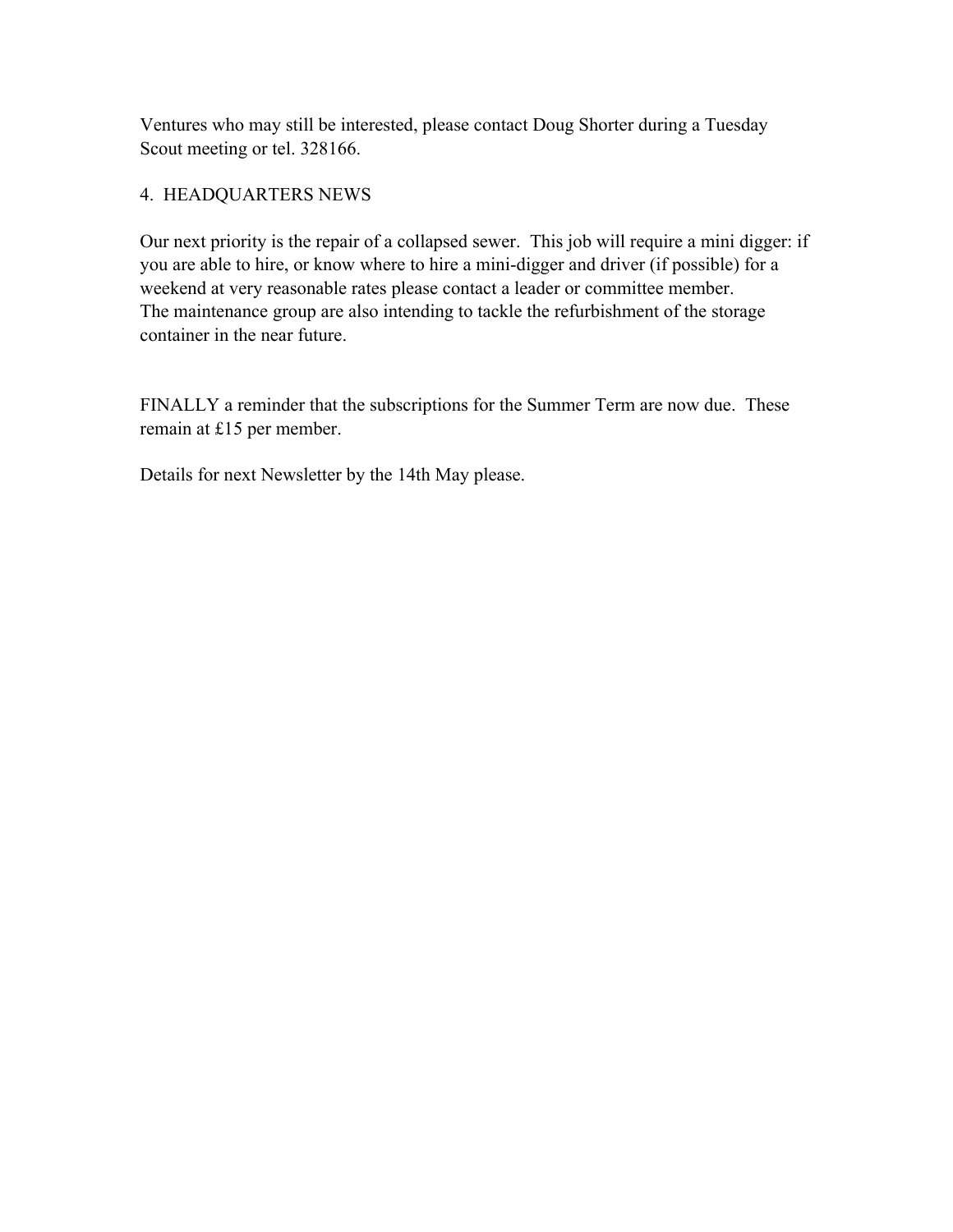#### WEDDINGTON SCOUT GROUP

#### MAY 1999NEWSLETTER NO 6

#### 1. AROUND THE GROUPS

VENTURES continue to enjoy a varied programme of events. They have recently attended the annual County Venture Ball at Honiley Hall and their most recent meeting was a barbecue. They plan a visit to the climbing wall at Hinckley in the near future.

SCOUTS returned on Sunday from another successful weekend camp at Bromsgrove, described by several who went as 'brilliant'. They had a busy time, participating in a well-organised programme of activities including an assault course, canoeing, mountain biking, grass sledging and swimming. They were based on a lovely site with very good facilities.

Leaders have also returned with a tree trunk, hopefully appropriate for our planned totem pole carving.

MONDAY CUBS wish to congratulate Kulminder Banwait and Christy Guyan on gaining their Adventure Crest Award and wish to welcome William Ogden, Adam White, Craig Summerton, Josh Merry and Philip King who have recently been invested into the Pack.

THURSDAY CUBS had a memorable time at District Activity Camp at Willesley. They were able to participate in a range of activities including canoeing, and archery and had a brave entry into the final 'moon-buggy' race on Sunday afternoon. Their 'silver-plated' wheel-barrow did NOT come last! The boys were complimented during the weekend for their good behaviour and their leaders were pleased with them. So thanks to the boys and to those parents whose assistance with transport and tents was greatly appreciated. Thursday Cubs welcome Natham Adamson who has recently been invested.

CUBS entered the District Six-A-Side Football Competition last weekend. Well done to those who participated and again thanks for parental help.

The annual CUB CAMP will be held at Fox Covert, Kirkby Mallory, from Friday 2 July to Saturday 4 July.

BEAVERS are starting to invest thirteen new members who are trying hard to remember their promise and motto. Well done to Nicky Guyan who gained his Beaver Scout Challenge.

This month's programme is based on travelling - by land, by water, by air etc.. Beavers have plans to attend the Beaver Sport Day, the Beaveree, group camp , and have a trip to the theatre in June. Watch the Beaver Noticeboard for details. Please can parents put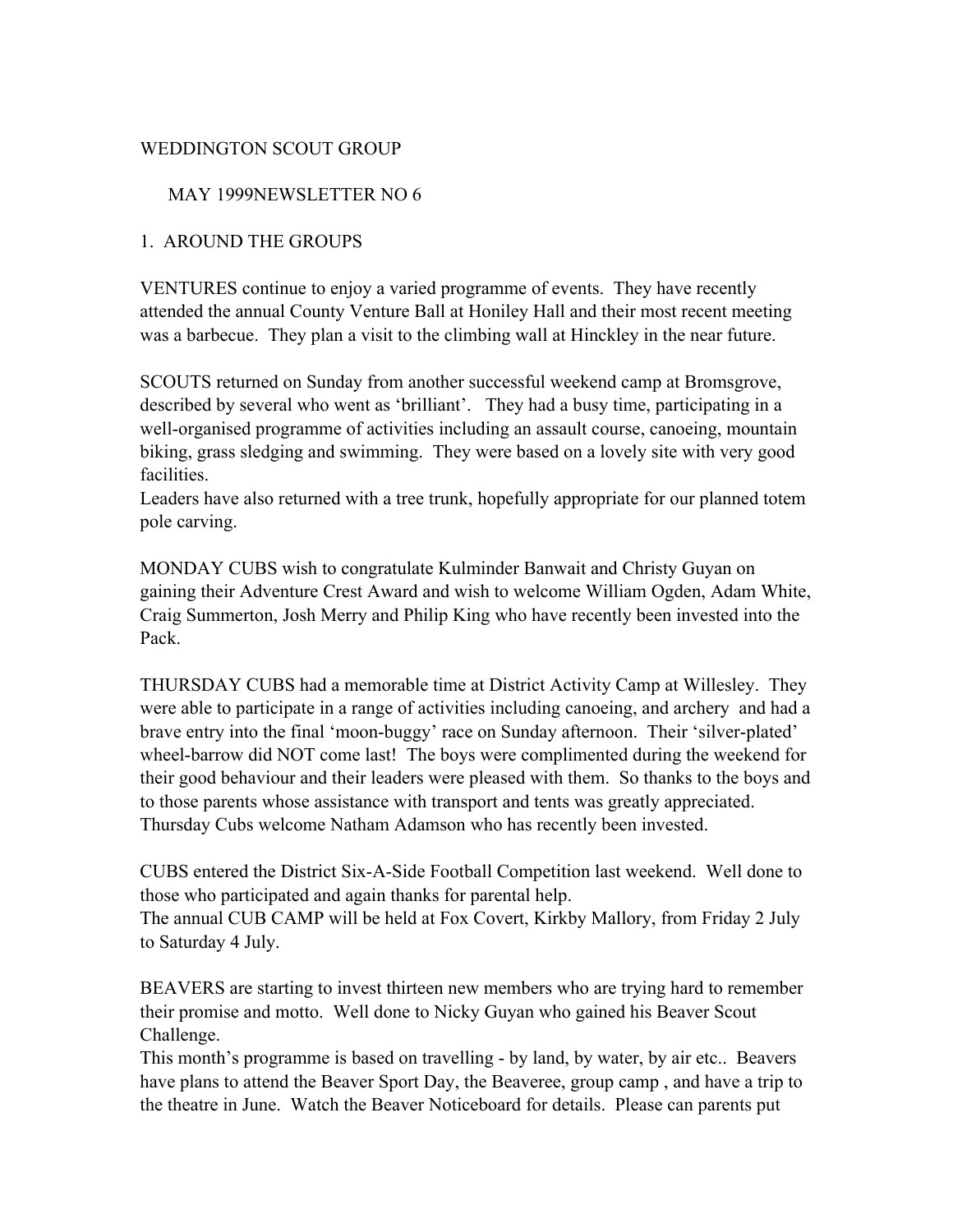their name on the parent rota to help - we urgently need support in order to keep up the numbers in both colonies.

GROUP CAMP 11-13 September 1999.

Please note the dates for this. Our annual camp is at Bosworth Water Park. BEAVERS and CUBS will join us on Saturday 11 September for an activity day which will include canoeing, crafts, archery, rafting, greasy pole, assault course and abseilling. Transport to Bosworth will be provided in the morning and parents are invited to join us for a family barbecue when they collect their boys at the end of the afternoon. SCOUTS and VENTURES (and some older Cubs) will camp for the weekend. This has always proved a very enjoyable and rewarding camp: we will need help with the groups on Saturday and we urgently require parents with an interest in FISHING to volunteer to help organise and supervise that activity on the day. It will be a great pity to omit fishing - last year the Beavers in particular had conspicuous success with their numerous catches - and our regular fishermen can not help this year. Please volunteer to help if you can - we have given plenty of notice!

Thanks to all those who attended ST. GEORGE'S DAY PARADE: we managed a pleasing turn-out, particularly from some sections.

Please watch for details of scout exhibitions at the local primary schools: we will need some members to volunteer to help with displays which we hope to stage at their summer fairs.

Waiting list forms for Beavers are available from section leaders or from Chris Ball 01455 213005.

# 2.FUND-RAISING

We raised £350 from the sale of refreshments at A5 Aquatics. Many thanks to proprietors, Mr & Mrs Brocklehurst, for allowing us to fund-raise during bank-holiday weekend. Special thanks to those few parents who managed to donate some cakes and to parents Penny Price, Nikki Mumby and Stephen Sambrook and family who spared the time to help. A special mention must be given to Scouts Richard Price and Andrew Shorter who worked so hard for much of the weekend.

This week, 17-21 May, is definitely the last for sweatshirt orders.

# 3. BIRTHDAY CELEBRATIONS

Thanks to all who submitted badge designs. These have been looked at carefully and a representative few selected for judging at the AGM THIS WEDNESDAY.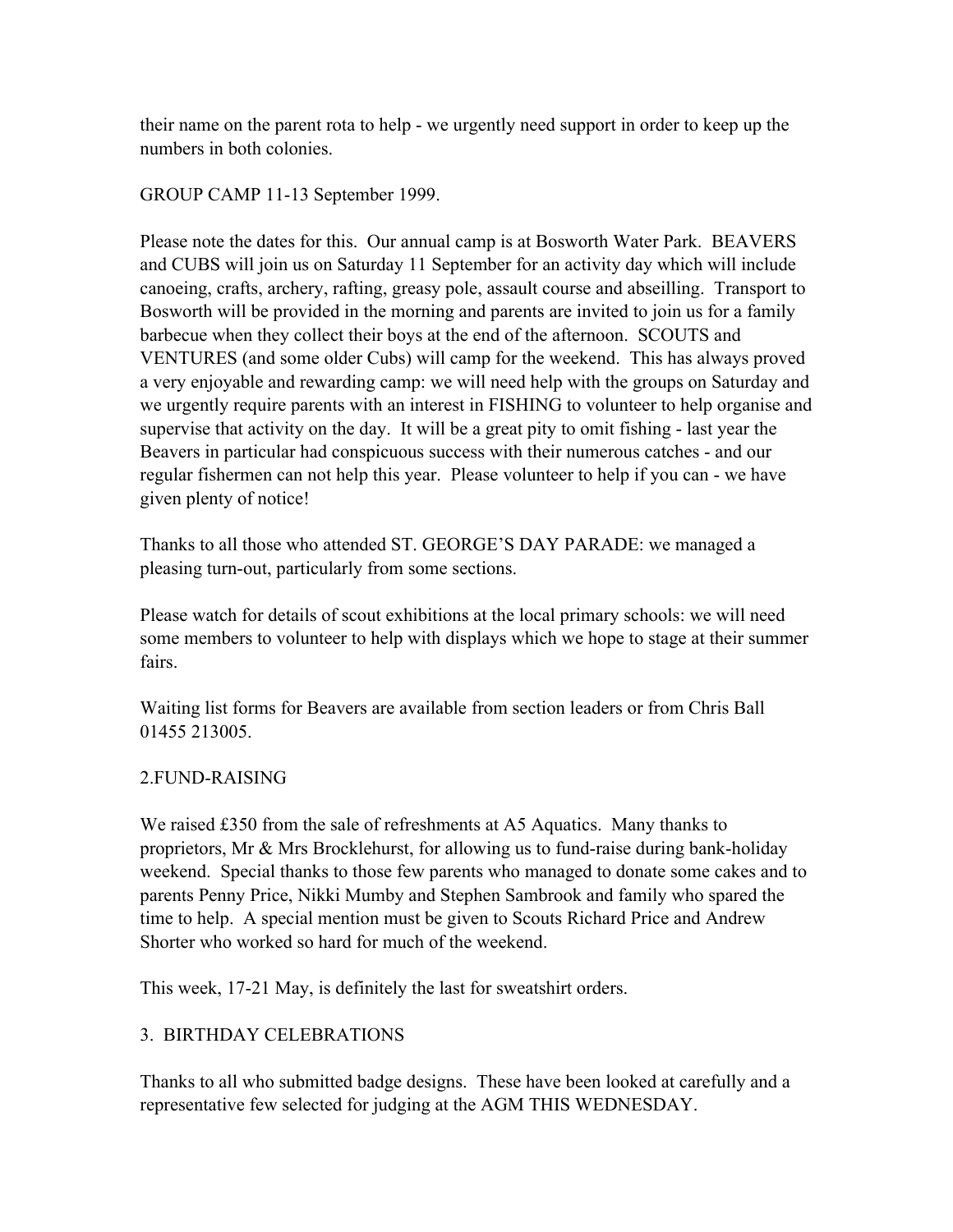Plans are progressing for Canada 2000. A meeting for all those involved (and indeed anyone who may still like to register an interest or find out more) has been arranged for Monday 24 May at 8 p.m. At Scout Headquarters. We will be discussing arrangements made so far and our endeavour to raise a considerable sum of money to reduce the expense for those young people who will be going. We will inevitably need support if these fund-raising events are to succeed.

## 4. HEADQUARTERS

The sewer has been repaired and the concrete which caused the problem removed. A new toilet will soon be fitted. The work on the storage building is almost complete.

FINALLY for those who receive this newsletter before Wednesday 19 May, a reminder that you are invited to the Group's Annual General Meeting at the Scout Headquarters at 7.30.

Details for next newsletter by 11 June please.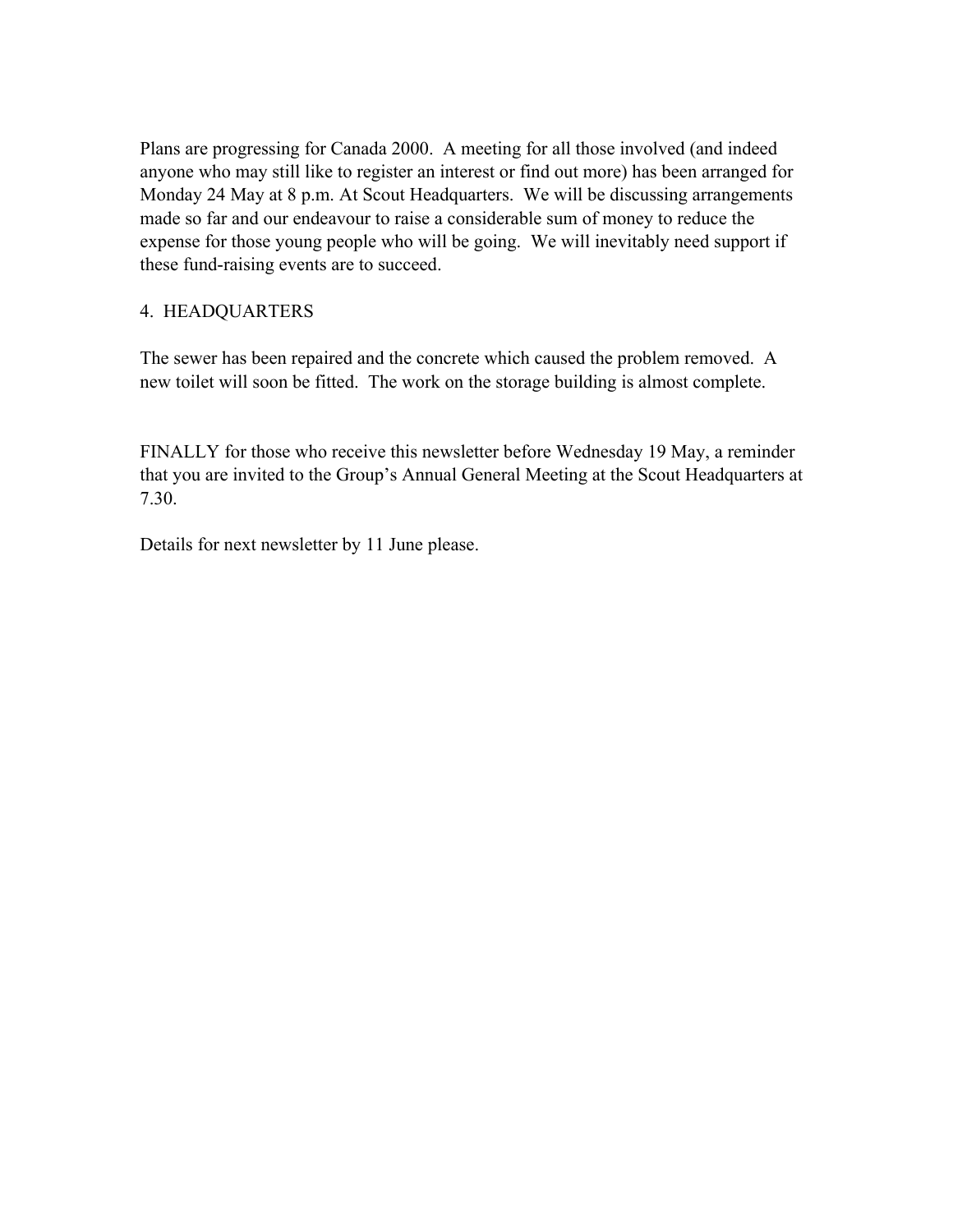June 1999 Newsletter No.7 1. AROUND THE GROUPS'

BEAVERS are continuing the theme of travel this month. They have been kite-flying and enjoyed a game of 'Fox and Hounds' around Weddington.

The Colonies would like to welcome Stuart Crooks, Jonathan Allred, Alexander Coopey, Callum Merry, Ben Taplin, John Mumby, Greg McCracken, Max Mallabone and Robbie Hawksworth. They have all been invested now. Ben's grandmother surprised us all by travelling from Portsmouth to watch the investiture, bringing with her a wonderful Beaver cake for us to share.

Well done to James Cruickshank, Luke Barrar and Kieran Taylor for gaining their Beaver Scout Challenge Badge. Eight Beavers are currently enjoying their link with Cubs. The Beavers will be visiting the Abbey Theatre on Friday 25 June to watch a puppet show. Please arrive at 5p.m, if you are attending, as we have to sort out seating for our group of 145 people!

The Beavers will be attending the District Beavers Sport's Day on Sunday 27 June at Milby School. The afternoon starts at 1p.m. and Beavers must wear full uniform.

CUBS look forward to their annual camp at Fox Covert, Kirkby Mallory - Friday 2 July to Sunday 4 July.

CUB SPORTS will be held on Saturday 10 July at St James School , Bulkington.

Congratulations to Thursday Cubs who won first place at the District Cross-Country competition held at Stockingford on 11 June. The winning team were Ian Maconnachie, Philip Allred, Christopher Wall and Luke Salter. Runners Up were Richard Allsopp, William Canavan and Jack Wakefield. Well done to them all.

At the presentation evening last week , 20 of the pack received their First Aid Badges from Ken Aldridge of the County Air Ambulance Service. Many thanks to him for the time he has spent with the pack.

On Friday 16 July a joint walk has been arranged with Nuneaton North, starting at their headquarters and finishing at Weddington. More details later.

MONDAY CUB LEADERS urgently require HELP with their meetings in order to maintain their programme of events. Anyone who feel they may be able to offer assistance even for one or two nights, please speak to Myra, Carol or Jenny.

SCOUTS and VENTURES look forward to their annual summer camp at Brecon Beacons in the first week of the summer holiday.

A Parents' Meeting to finalise arrangements for the camp and to pay the balance of the fees will take place on Tuesday 6 July at the Headquarters at 8.30 p.m.

ALL GROUPS look forward to Group Camp at Bosworth Water Park 10-12 September, where Beavers and Cubs join Scouts and Ventures for an activity day on Saturday 11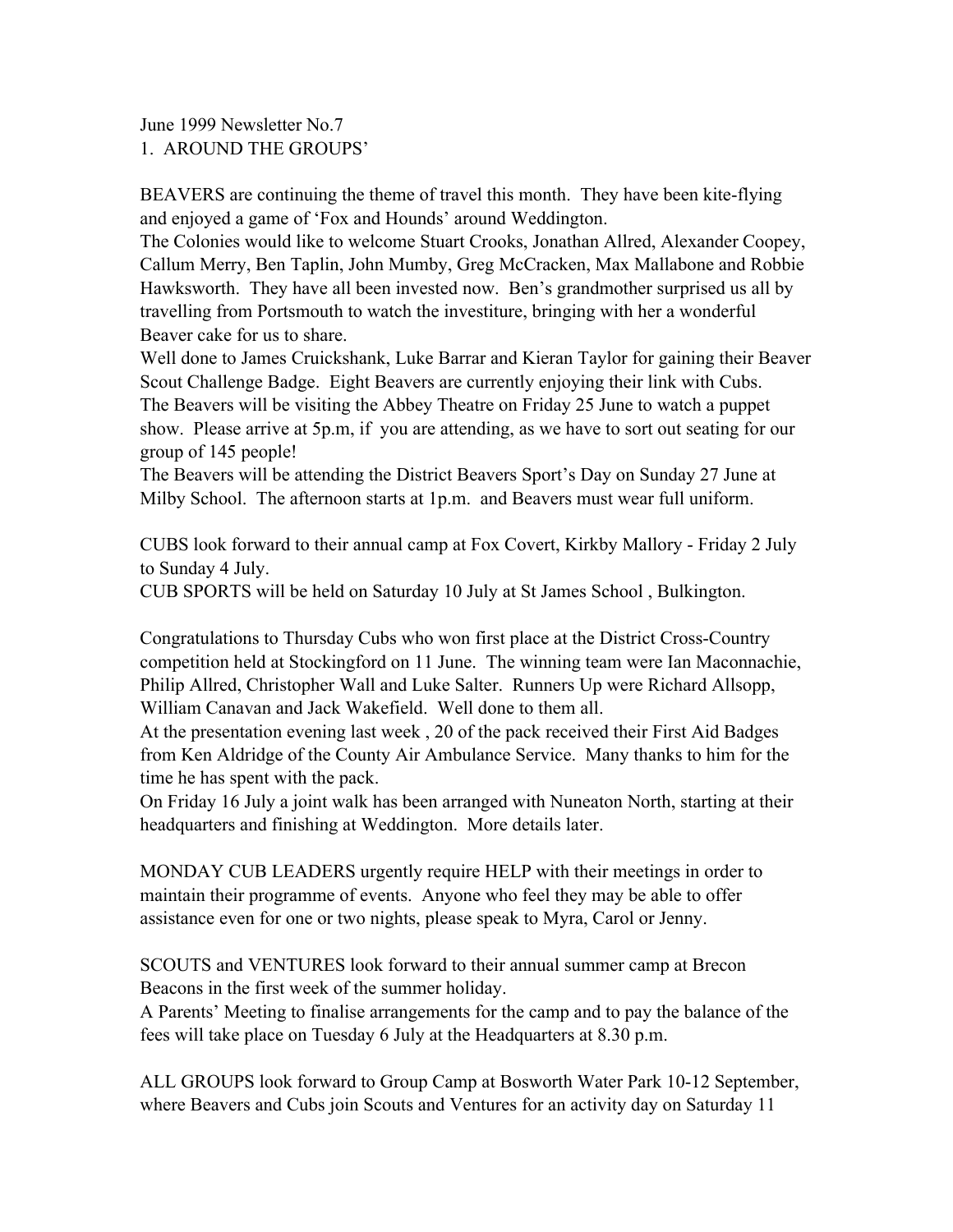#### September.

#### 2. FUND-RAISING

Winners of the Club 200 draw for April were C. Ball, Mrs Woodward and C. Cottrell. Winners in May were S. McDonald, A. Ball and J. Kaiser.

We have secured the CHARITY STALL IN NUNEATON MARKET on Saturday 18 September this year. We run a tombola and sell cakes and plants. This was a very successful fund-raising occasion last year but we quickly 'sold out' and lost the potential of much more profit: money raised from OUTSIDE the Group members and their families.

The Committee will therefore be appealing for donations early in the Autumn Term. Please bear this charity stall in mind if you can take cuttings from plants this summer and if you have any suitable tombola items. All kinds of home-made cakes sell well.

## 3. BIRTHDAY CELEBRATIONS

Congratulations to RYAN FORREST (Thurs Cubs) whose design for the Anniversary Badge was voted the winner at our AGM in May. His design will form the basis of the commemorative badge which will be manufactured to wear on the uniform alongside the millennium badge next year.

Other finalists were BEAVERS - David Mills CUBS- Nicolas Valente, Ben Wonnacott, Sam Evans SCOUTS- Sam Jeynes, Richard Canavan, David Moyes VENTURES - Nikki Ind Thanks to all who submitted some very effective and well-considered designs.

## 4. CANADA 2000

Negotiations with scouting authorities in Canada are currently in progress to finalise camping arrangements for the visit.

We have discussed specific fund-raising aimed at reducing the costs for the young people participating in this camp. Some sponsorship and some donations have been received. H.S.B.C. Bank are assisting with financial arrangements for the camp and it is hoped to gain good interest as money is raised and saved in the Canada account.

Two major fund-raising events are being considered. Firstly the staging of a sponsored cycle ride in which parents and families in addition to members will participate. We hope to stage this in October. Secondly we intend to organise a grand raffle for next Easter. For this we need PRIZES. We have already been offered some. If you have any contacts which can realise other prizes we would be very grateful. In addition we will collect for a bottle hamper and Easter eggs to offer as other prizes.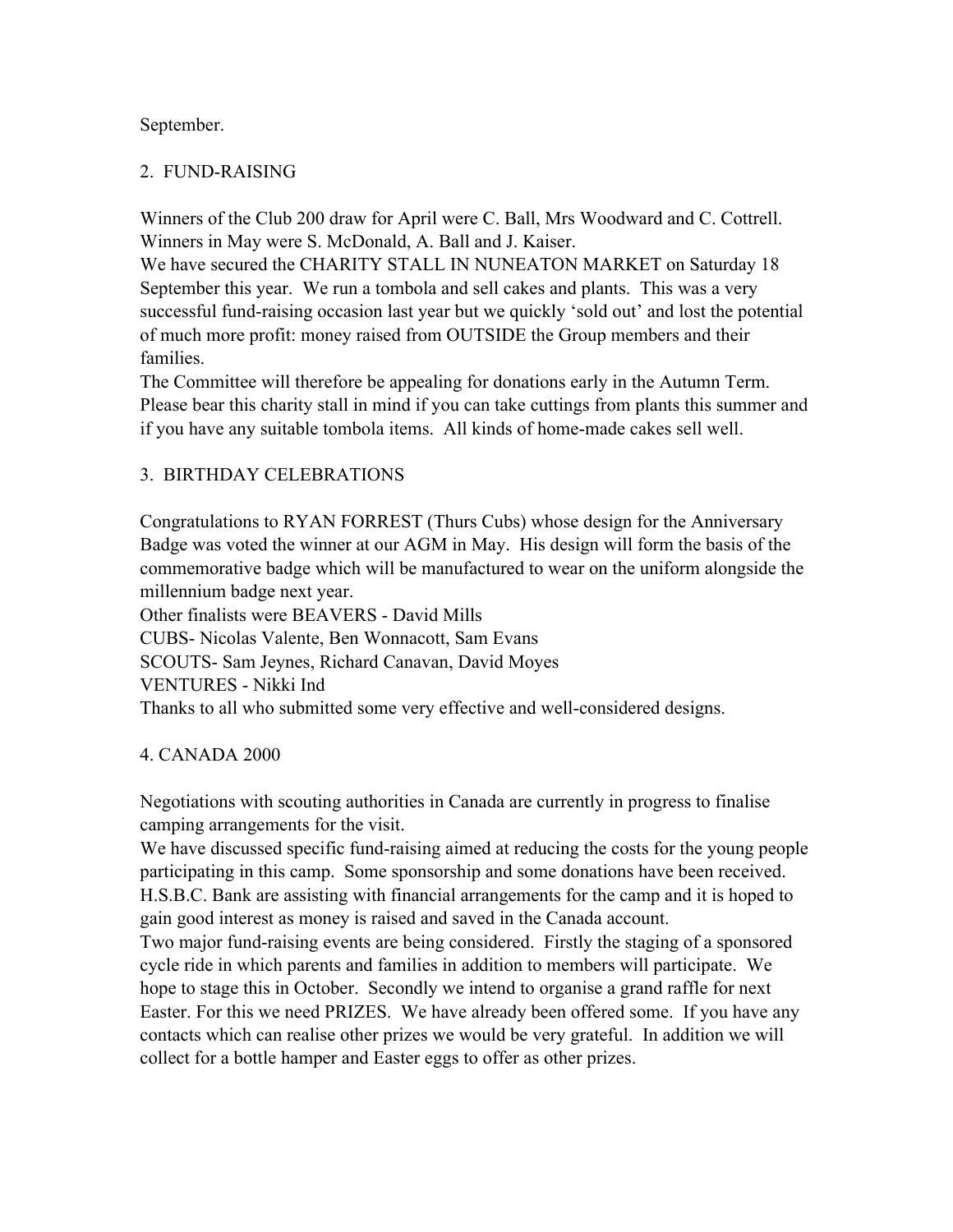FINALLY we say farewell to Chris Coxall, son Owen and daughter Sian who have figured so large in our group's activities for the past 12 years. Chris is returning to Wales to take up a new job. A former Beaver leader, and more recently, a Venture leader, Chris will be very much missed by the Group and we thank them all for the very hard wok and tremendous support given throughout their years in Nuneaton.

We wish them every success and happiness in the future and hope they will stay in touch and return to visit us.

Details for the next Newsletter to Carol Cottrell for the second week in July, or **carol.cottrell@11thnuneatonscouts.zzn.com** or tel. 387375

Our Web Site has now been officially recommended by ScoutNet UK! Check it out at **http://members.tripod.com/Scouts\_11thNuneaton**

If you would like to contribute any details, information, photos, ideas or anything else, please contact Chris Cottrell at **chris.cottrell@11thnuneatonscouts.zzn.com** or tel 387375.

General queries to **scouts\_11thnuneaton@yahoo.com**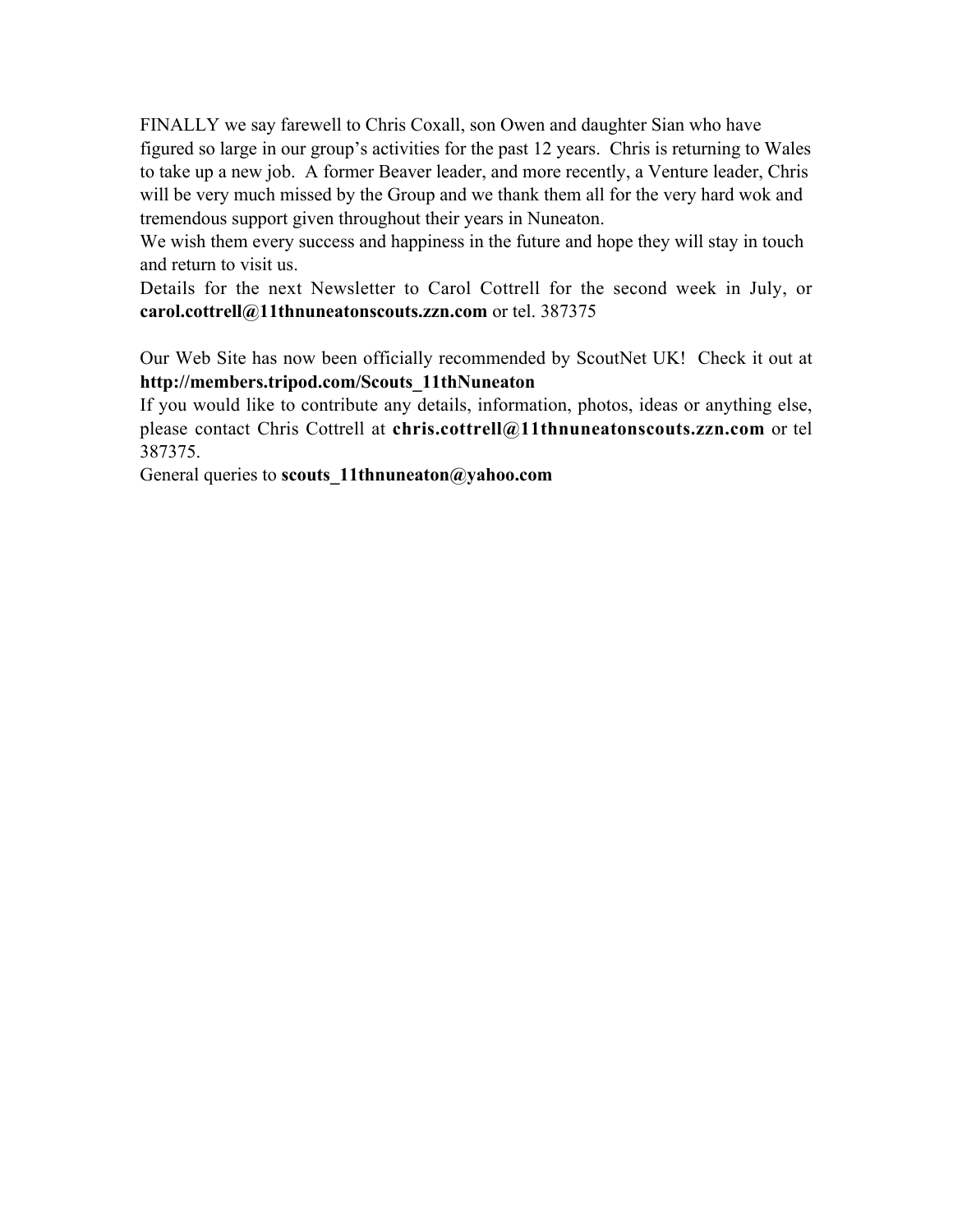# WEDDINGTON SCOUT GROUP July 1999 Newsletter No. 8

## 1. Around the Groups

BEAVERS will not meet during the first two weeks of the summer holiday but will resume the week beginning 9 August.

CUBS enjoyed a successful camp at the beginning of the month. In spite of threatened thunder storms, the weather was favourable and leaders were impressed by the cooperation and team work shown by the boys during the camp.

MONDAY CUBS will not meet on the first Monday of the holiday, 19 July, or the last, 30 August (Bank Holiday).

THURSDAY CUBS have arranged a joint walk this Thursday evening with the pack from Nuneaton North. They will be walking from Tuttle Hill to Weddington. The Pack hopes to meet throughout the holiday.

Holiday meeings for Cubs will generally be non-uniform.

TUESDAY SCOUTS have given details of a varied programme of events during the holiday including a barbecue, ice skating, bowling and toboganning. FRIDAY NIGHT SCOUTS have been informed of any holiday meetings.

SCOUTS and VENTURES leave on Saturday for their annual summer camp in Brecon.

Parents of members from all sections of the group acknowledge the tremendous amount of additional work and time put into arranging these camps and other activities by the leaders and their families.

We thank them for the care and concern shown in the organisation of a programme of events from which our boys and girls gain so much.

## 2. FUND-RAISING

Please remember our charity stall on 18 September. We will be appealing for plants, tombola items and home-made cakes. Please try to contribute to an important moneyraising event if you can.

Negotiations with MIRA for the use of part of their track for our sponsored bike ride are currently underway. We hope this will be on a Sunday in October. You will by now have details of Group Camp at Bosworth 10-12 September.

FINALLY the Group's leaders and Committee wish all members and their families a safe and enjoyable holiday and remember that many of the sections will continue to meet. Do join them if you can.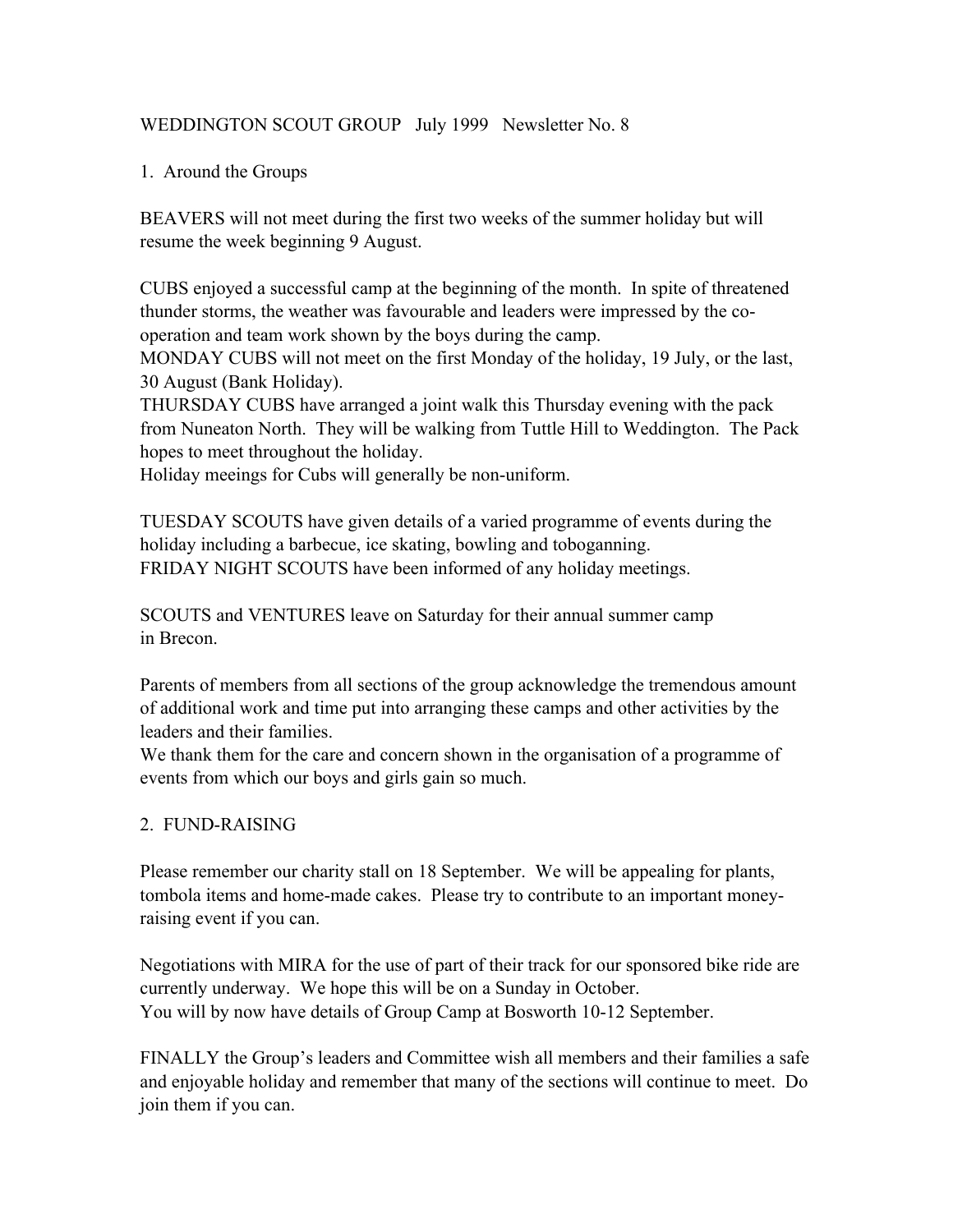Details for the next Newsletter to Carol Cottrell for the second week in September, or **carol.cottrell@11thnuneatonscouts.zzn.com** or tel. 387375

Check us out at **http://members.tripod.com/Scouts\_11thNuneaton/** If you would like to contribute any details, information, photos, ideas or anything else, please contact Chris Cottrell at **chris.cottrell@11thnuneatonscouts.zzn.com** or tel 387375.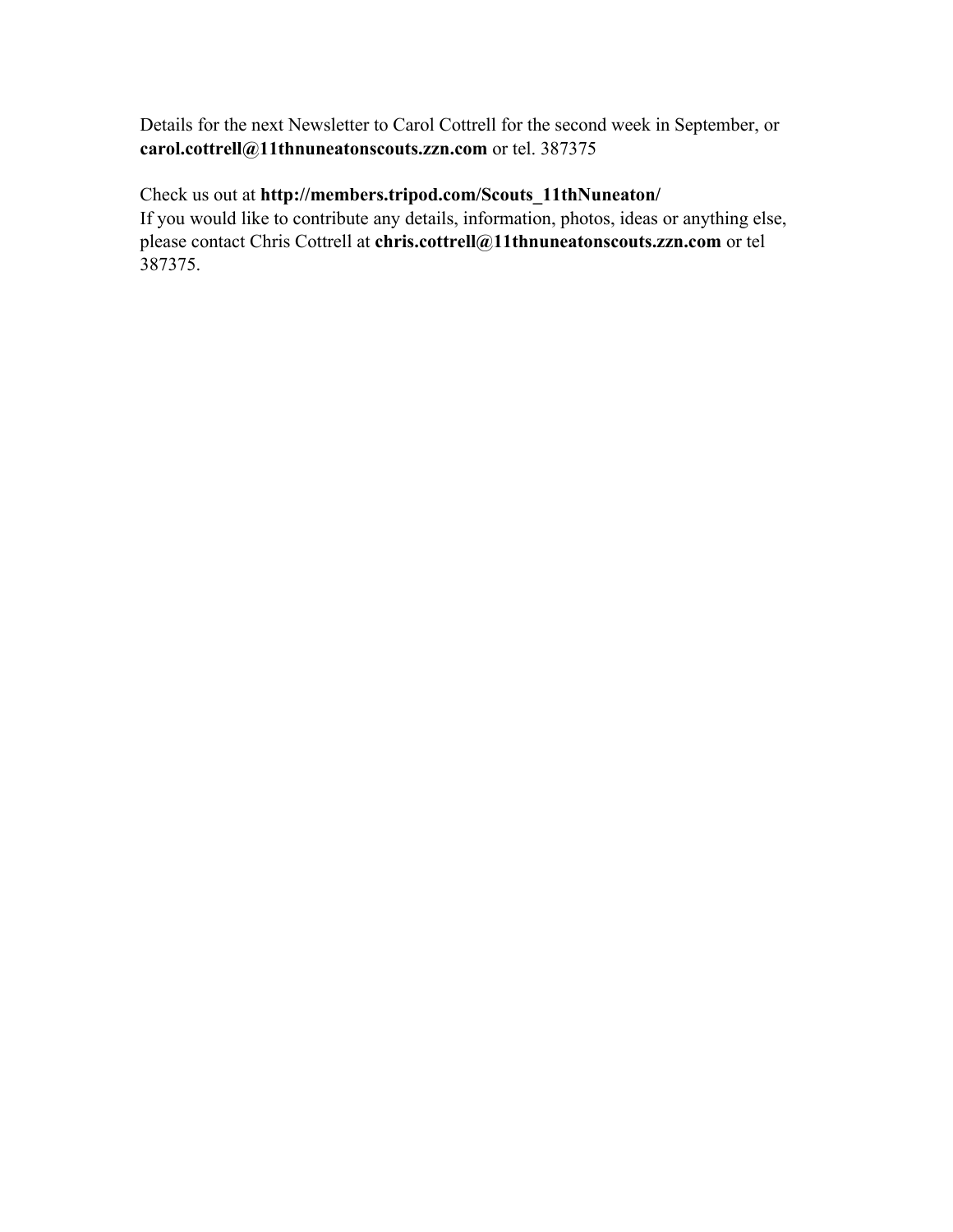#### WEDDINGTON SCOUT GROUP SEPTEMBER 1999 NEWSLETTER NO.9

#### 1. AROUND THE GROUPS

BEAVERS have had a very busy summer. They have been bug-hunting, making stainedglass windows as well as enjoying sports activities. Both colonies enjoyed an evening out at the Wacky Warehouse where the leaders and helpers were as keen to play as the boys.

 Welcome to Joe Botham, Christopher Treadwell, Adam Ford, Matthew Golightly, Martin Aston, Sam Powell, Jack West, Jonny Haywood, Ryan Stuart, Gareth Wainwright, Sam Healy and Jake Healy.

 The new programme starts this month with a number of district events in prospect. Everyone is now preparing for and looking forward to the activities day at Group Camp.

CUBS continued to meet during the holiday and enjoyed coming together for evening games and outdoor activities including fire-lighting. Several members of Monday Cubs earned their Athletes Badge while Thursday Cubs had the opportunity to gain their Cyclists Badge.

 Six Cubs attended the District Cub Scout Challenge Camp at Bosworth where they experienced activites such as pioneering, life-saving, archery, canoeing and a night-hike. They also prepared and cooked their own dinner!

Congratulations to Luke Salter, Richard Heath, Daniel Johnson, Richard Allsop, Ryan Forrest and Philip Allredd who were awarded their Cub Scout Challenge Badges after successfully completing the challenges of this camp. This is the highest award to be gained in the Cub section of the scout movement so well done to them all.

 There are currently vacancies for Cubs. Friends who would like to attend pack meetings for a week or two as a trial, would be very welcome: notify leaders the week before.

SCOUTS enjoyed another memorable summer camp at Llangorse Rope Centre in Brecon. The weather was excellent and boys participated in many outdoor activities including canoeing on the River Wye, riding in the Centre, mountain walking and backpacking along parts of Offa's Dyke, climbing and 'bouldering'. They also went swimming, had a meal out and visited the cinema. A very busy and successful week enjoyed immensely by members and leaders alike.

VENTURES have been active during the summer: an evening of ice-skating and a barbecue were just two of the activities they enjoyed. Ventures say farewell to Chris Hull who has left Nuneaton. We wish him every success in the future.

GROUP CAMP at Bosworth Water Park takes place this weekend, 17-19 September, a week later than planned because of a booking mix-up. Scouts, Ventures and some older Cubs will camp for the weekend while Beavers and other Cubs will join us on Saturday.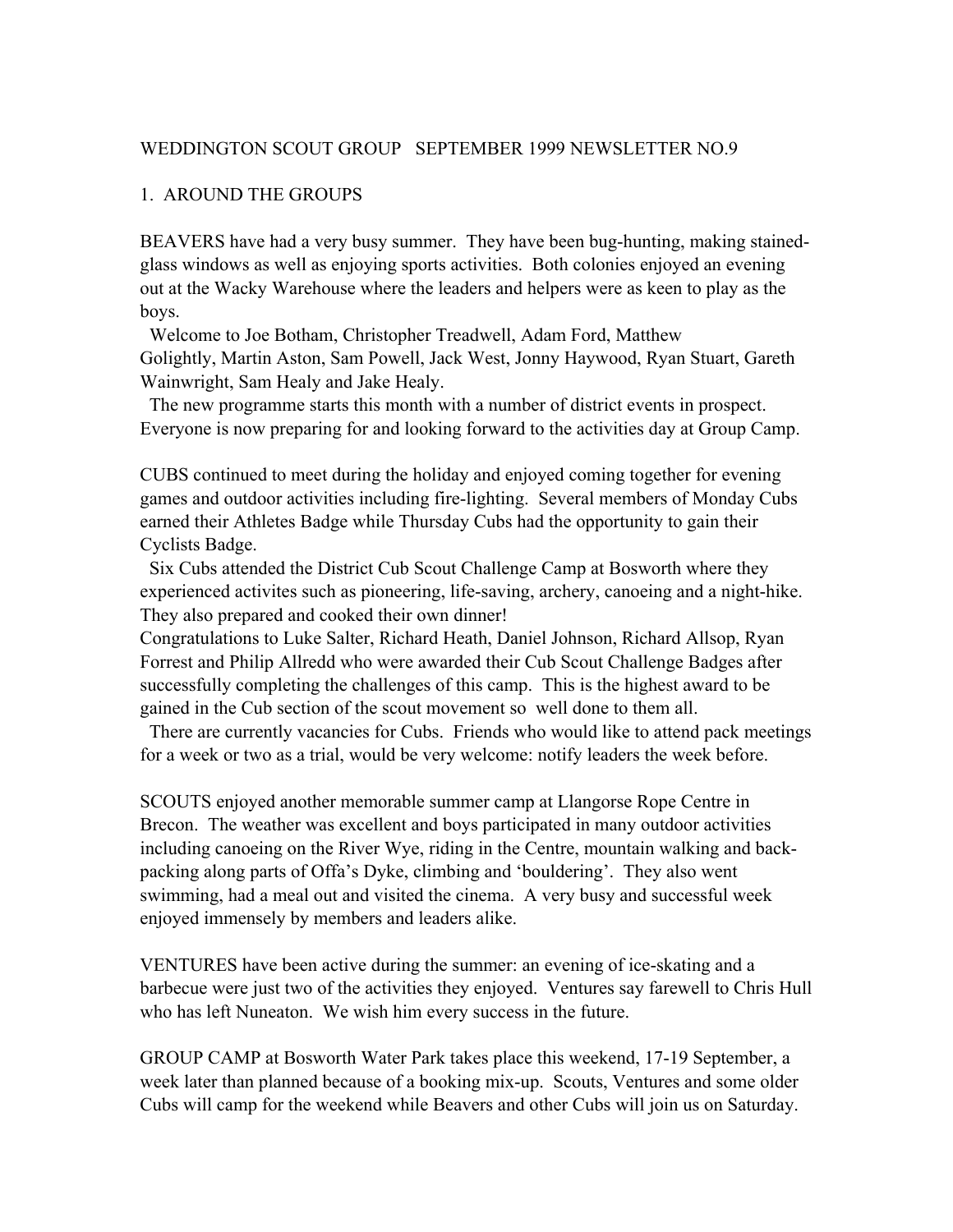The bus leaves from the 'Coniston' at 9 a.m. All parents and their families are welcome to bring their food and barbecue at Bosworth from 4 p.m. onwards. Do try to join us if you can; we always have a lovely afternoon.

#### 2. FUND-RAISING

This now begins in earnest. We appeal to all parents to contribute some time and/or a donation, however small, to help ensure the success of the events we are currently planning. Maintaining our funds is essential to the provision of a varied programme of events, the maintenance and up-grading of our headquarters building and to help with the costs of the Camp 2000 to Canada.

 This Saturday, 18 September, is the CHARITY STALL. Please try to donate something: a tombola item, plants or cakes. This is an important opportunity to raise money from outside our own Group. Thanks to those who have responded this week.

 Our next RUMMAGE SALE is 2 October. We have received useful donations from parents in the past. If you have any jumble for us (clothes, shoes, books, toys, bric-abrac) it can be delivered to the headquarters at any meeting or to Carol Cottrell 16 Winchester Avenue (387375). Please label the bag RUMMAGE to avoid it being overlooked.

 We intend to hold a GRAND RAFFLE at Easter next year. Tickets will be available soon to allow plenty of time to sell as many as we can. Many thanks to those who have offered prizes for this - any more would be most welcome. Additionally we are asking for bottles for a bottle hamper and nearer the draw, Easter Eggs as further prizes WEBB IVORY catalogues will also be distributed soon. Christmas orders have always proved a very significant part of our annual fund-raising. Please try to order some of your Christmas goods from the catalogues if you can and perhaps circulate them to friends and family.

. We are awaiting the confirmation of a date for our proposed SPONSORED CYCLE RIDE.

Thankyou in anticipation of your support in at least some of these events!

#### 3. HEADQUARTERS NEWS

Maintenance work both inside and outside the building is planned for the next few weeks with an emphasis on increasing security as break-ins are becoming a more regular occurrence.

#### 4. CANADA 2000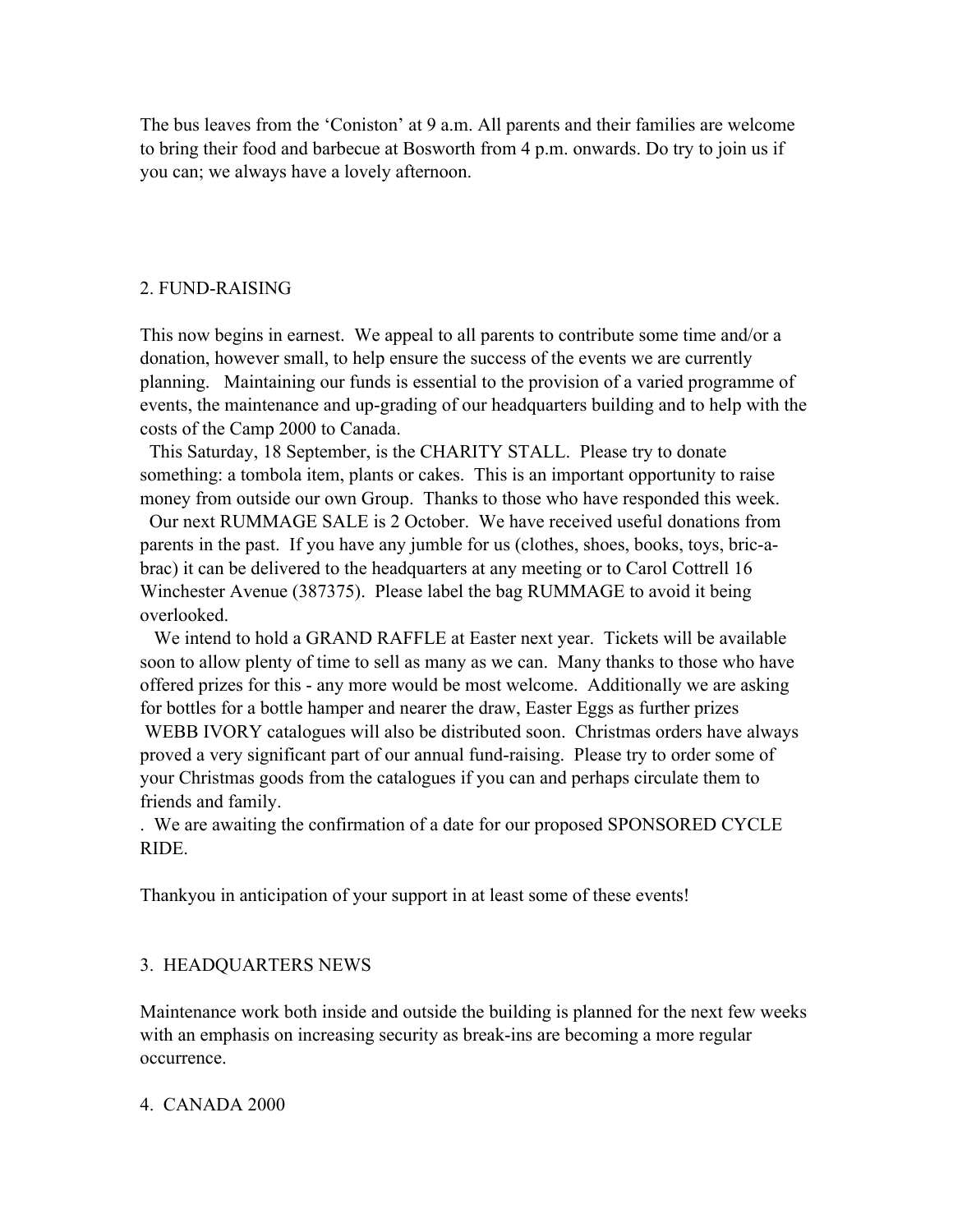Notification will soon be given of a meeting for those involved in the visit to Canada next year. Base Camp near Toronto has been reserved, insurance has been secured. We are still waiting for confirmation of the flight which is now likely to be to and from Manchester. The Party will number 52 and the meeting will hope to give some advice on the 'kit' we would recommend in addition to clarifying travel and accommodation details.

FINALLY a reminder that subscriptions of £15 per member are now due.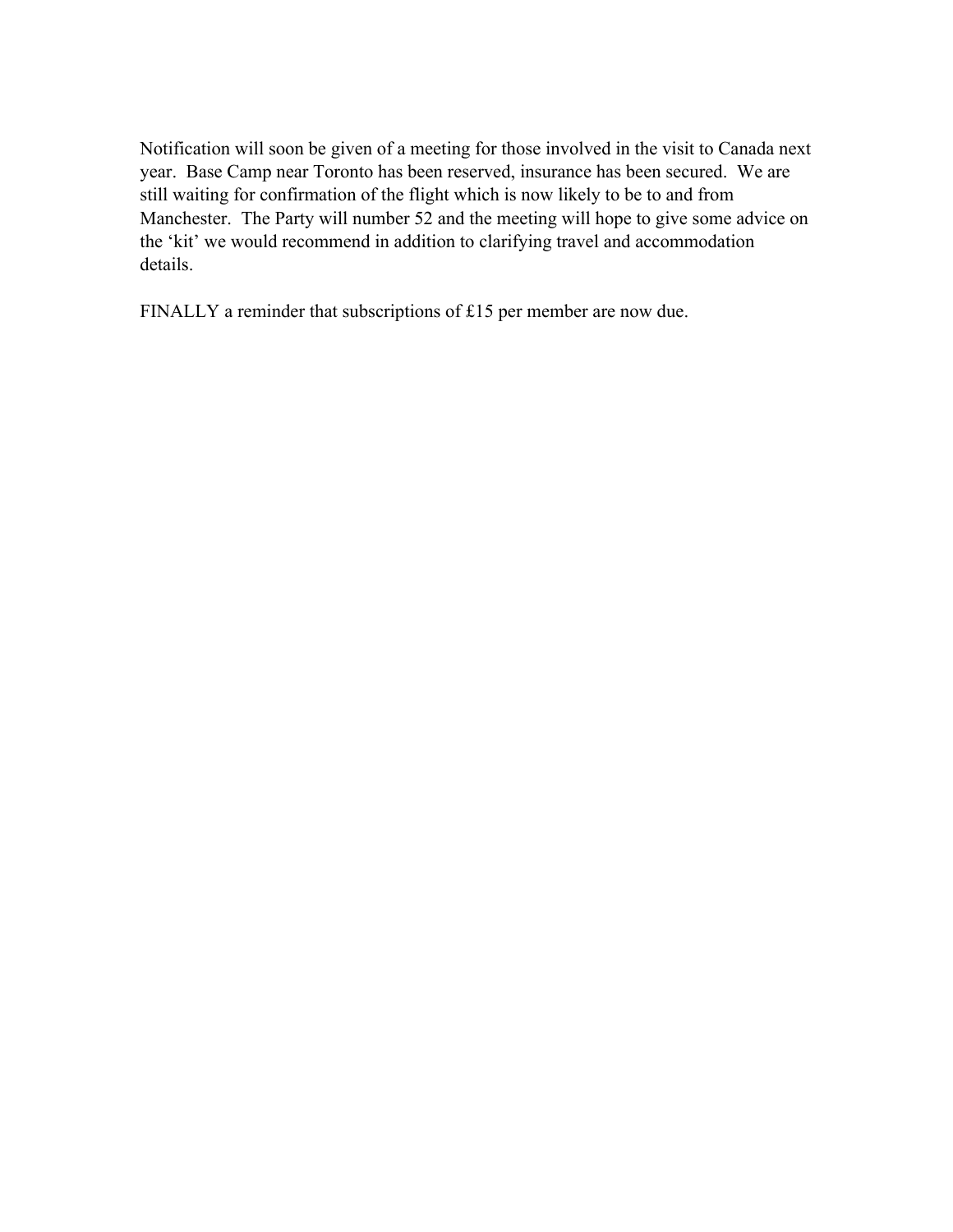## WEDDINGTON SCOUT GROUP OCTOBER 1999 NEWSLETTER NO. 10

## 1. AROUND THE GROUPS

BEAVERS attended Group Camp at Market Bosworth Water Park and everyone enjoyed the day. Our photo album is now full of photos from the day for us to look back on during the dark winter months. The new intake of Beavers are now invested. Congratulations to the Beavers who have received their first and second badges including David Mills, Josh Stanley, Mitchell Power, Ben Taplin, Graham Allsopp, Daniel Wincott, William Harrison, Andrew Wright, Ben Rowberry, Sam Wallis, Stephen Sykes, Stephen Sambrook, Greg McCracken and John Mumby.

Well done to Alex, Josh, Daniel and David who have gained their Beaver Scout Challenge Badge and along with Adam Ford have started their link to cubs. The Autumn programme is well under way and the Beavers have enjoyed making boats, potato men, and mixed vegetable soup while they are working to get to know each other.

The colonies are looking forward to taking in their next group of Beavers during the next few weeks.

Group T Shirts are on sale at the meetings at a cost of £4 each.

Please would parents fill in their turn on the parents' rota : their help IS VITAL. CUBS have been busy with activities such as cooking, making masks and working hard for their awards. Many are due to receive badges and awards in the next week or so. Some cubs will be taking part in the annual district conker challenge on 29 October. Other dates for the diary include the District Carol Service on 9 December (this will be the Thursday meeting that week) possibly at St James Church, Bulkington. Thursday Cubs are hoping to arrange a pantomime visit on Thursday 16 December and have their Christmas Party on the 23rd.

SCOUTS are also working hard towards awards at this time of year. Tuesday group congratulate James Huckerby, Stuart Ind and Andrew Shorter who have gained their Outdoor Diamond Activity Award. Friday Scouts last week set off on a short night hike during which they prepared and cooked a simple meal and hot drinks .

VENTURES are working through a diverse programme of activities. They have been cooking, collecting jumble and enjoying a games night as well as brushing up on their first aid and are looking forward to a Halloween Party, a Bowling trip and a possible weekend camp.

Members from all groups from enjoyed a successful camp at Bosworth Water Park last month when in spite of very threatening weather forecasts, a variety of activities went ahead. The groups enjoyed canoeing and rafting; the greasy pole, a bungee run and the assault course were as popular as always. There was also craft and cooking bases. The rain held off until after the break of camp on Sunday morning. Many thanks to all those parents who helped with groups on Saturday and to those who joined us for a barbecue in the evening. Your help was fundamental to the success of the weekend, part of the appeal of which is the family 'atmosphere', and we hope most of you enjoyed yourselves!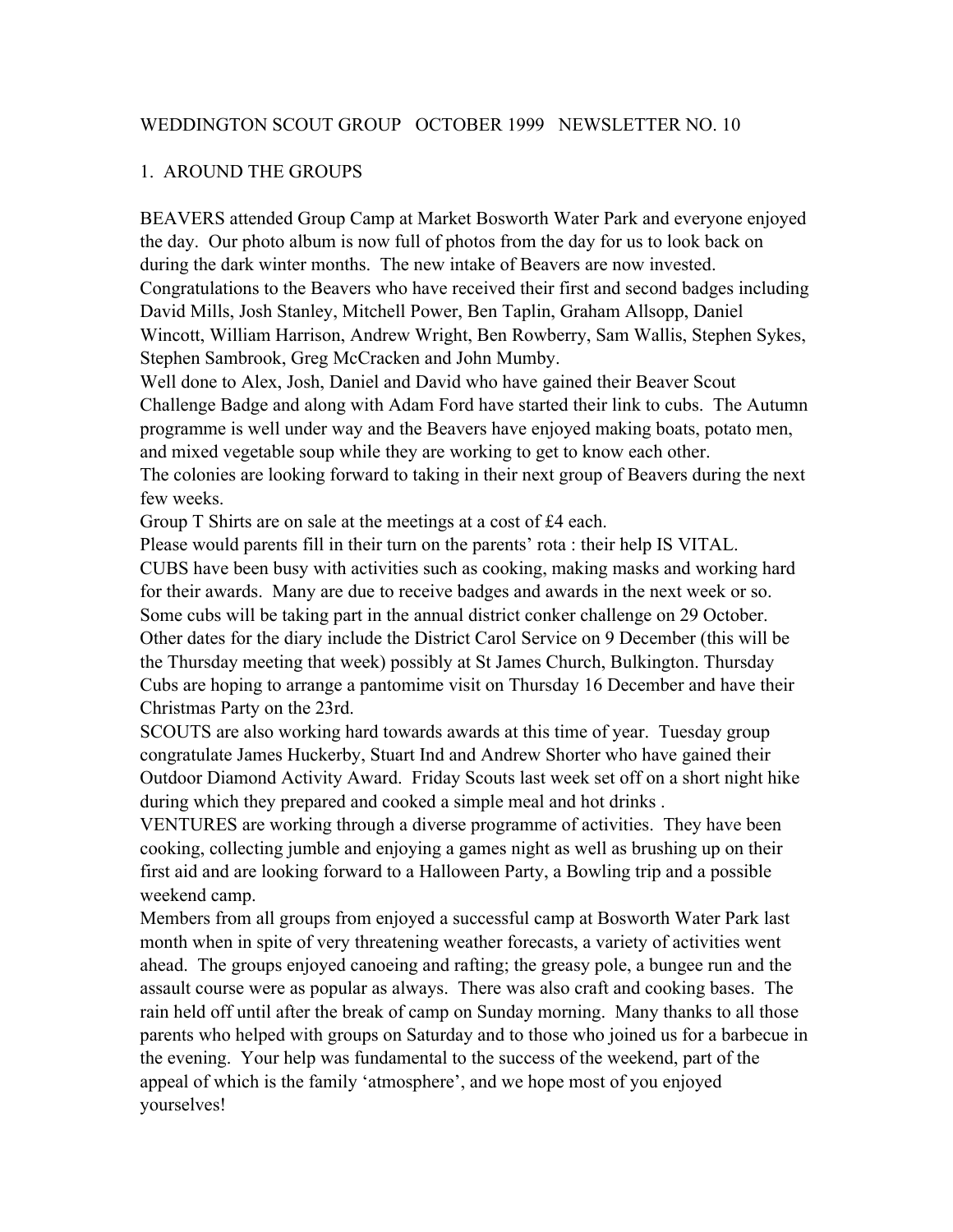#### 2. FUND-RAISING

The Charity Stall raised over £300. Thanks to those who contributed. The Rummage Sale also raised over  $£300$ . Thanks again to those who found items for us to sell. These sales happen twice a year so please bear us in mind when having a 'sortout'. The next will be in March.

The emphasis this month is on the sponsored CYCLE RIDE of 31 October; the Christmas orders from the WEBB IVORY catalogues and the selling of tickets for the GRAND RAFFLE. Please try to support these: we need to raise additional funds to finance our birthday events and celebrations next year.

The Cycle Ride is on Sunday 31 October. A letter and sponsor sheet has been sent out; if you have not received one, please ask at the hut. Additional sponsor sheets are also available. We need to meet at the main MIRA gate on the A5 by 1.30 pm. The ride will start at 2.00 and last for up to 2 hours. We should be finished by 4.30 and hope to have some simple refreshments available. Cycle helmets are required. If you have any spare helmets, it would be helpful if you were prepared to bring them along to enable those without helmets to take part. A reminder, also, that cameras are not allowed at MIRA. This should prove an enjoyable and active afternoon! Please encourage as many members of the family to participate as possible and those who don't want to ride may like to volunteer for other marshalling duties! Meanwhile please don't forget to take the sponsor form with you to school, work and while visiting at half-term.

Winners of the 200 Club have been drawn-August - 1st G. Ball 2nd M. Grant 3rd J. Canavan September - 1st G. Richards 2nd R. Shorter 3rd M. Shorter October - 1st S. Parker 2nd W. Canavan 3rd J. Huckerby

## 3. BIRTHDAY CELEBRATIONS

A Meeting will be held on Monday 1 November 8 pm at Scout Headquarters for members and their parents involved in the Canada Camp. This will update them on arrangements and hope to give some advice on the appropriate 'kit' which it will be useful to take.

## 4. SOCIAL EVENTS

This year's Group Bonfire will be hosted by Friday Scouts on 5 November. All members and their families are invited. Please bring a few fireworks and there will be some refreshment provided. Check the noticeboard for further details including the time.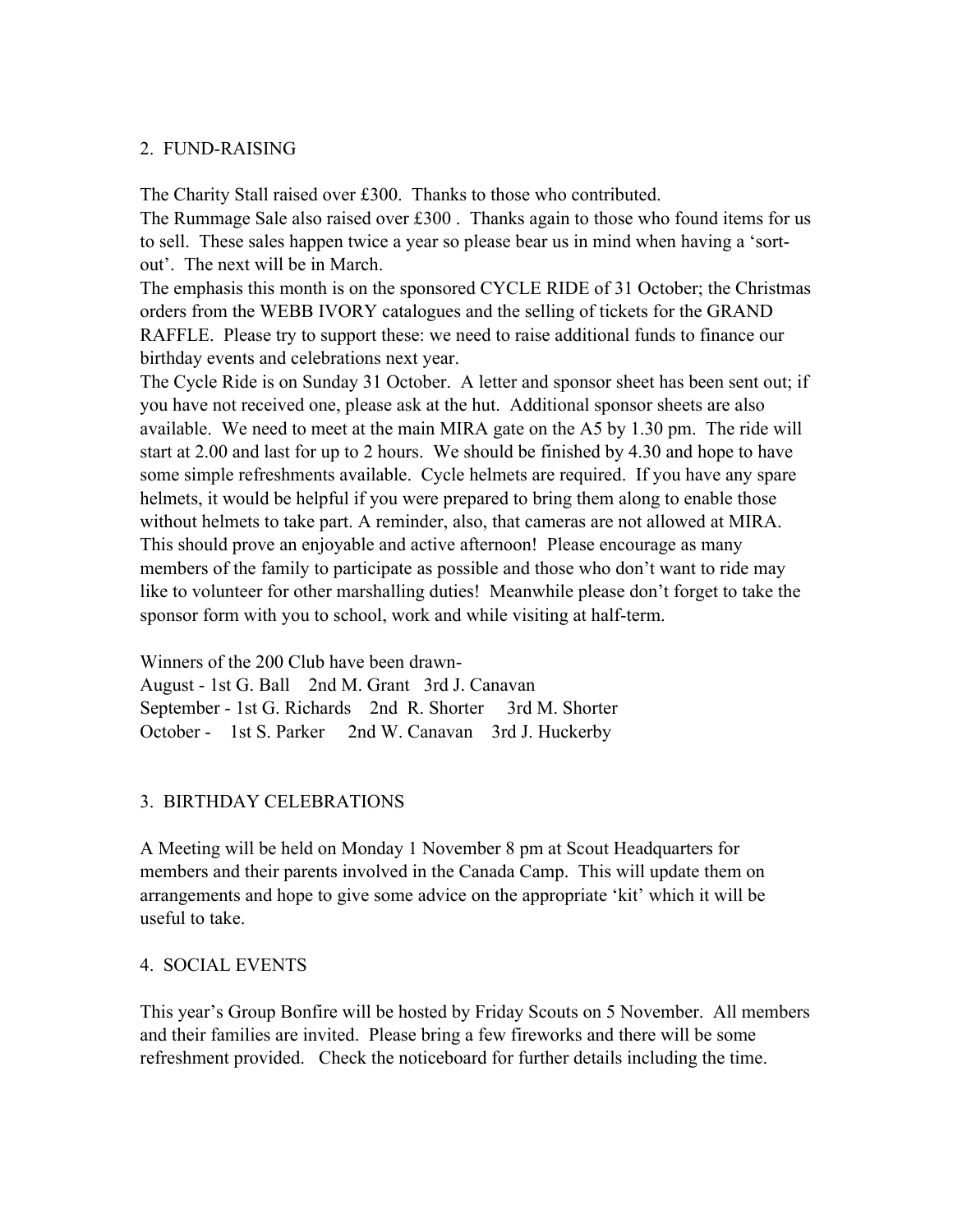This term's SUBSCRIPTIONS of £15 should now have been paid. When handing the money or cheque to a busy leader during the meeting, it would be helpful if it were in a clearly marked envelope to avoid later confusion.

We must notify parents of the need to increase the annual subscription next year from £45 p.a. to £48 p.a. From April 2000 the termly rate will thus be £16. This is due to the increase in capitation paid by the group to national headquarters; but even so remains one of the cheapest in the district. We are able to keep the rates so low partly because of the success of our fund-raising.

FINALLY we would like to reiterate an appeal for

1. More members in the Cub, Scout and Venture sections. We would welcome direct entrants to these groups to keep numbers stable which would help to maintain the varied programme of activities provided and

2. New leadership. In the long term, the expansion and development of 11th Nuneaton Scout Group rests on thriving Beaver colonies. We have two flourishing groups. We need three. We therefore need Beaver leaders. Please speak to a leader if you think you, or someone you know, would be prepared to help in the establishment of a new colony, probably on a Thursday evening. Perhaps there is untapped experience or willingness to become involved amongst the parents of boys who have recently joined us. If you have such an interest, please come forward; you would be made very welcome by our very friendly and dedicated leaders and committee members.

**http://Scouts\_11thNuneaton.tripod.com** E-Mail us at **Scouts\_11thNuneaton@yahoo.com**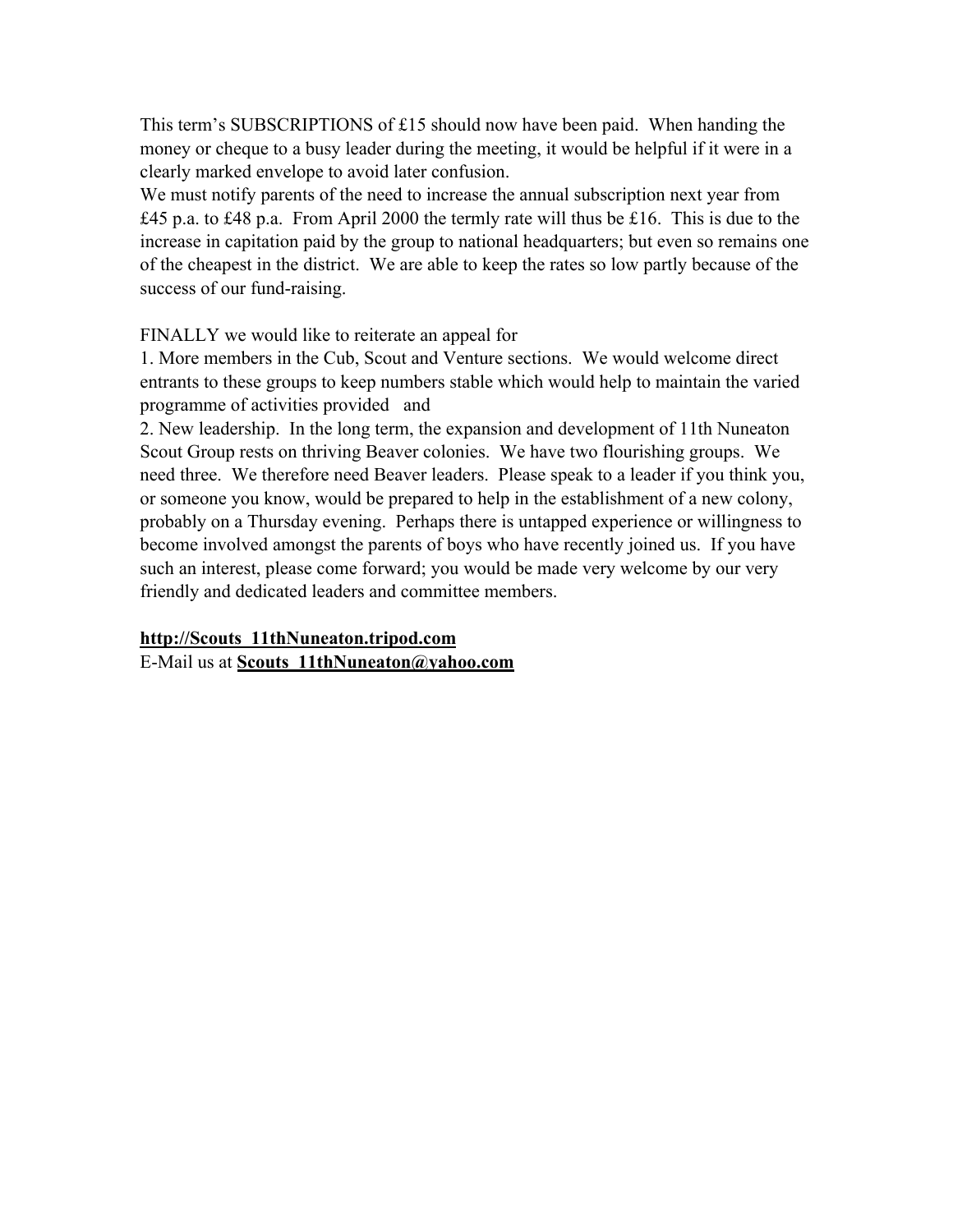## WEDDINGTON SCOUT GROUP NOVEMBER 1999 NEWSLETTER NO. 11

#### 1. AROUND THE GROUPS

BEAVERS have been busy welcoming new boys into the colony and are pleased to welcome - Jason Hales, Luke Currin, Luke Woodley, Joe Goodman, Daniel Warren, Campbell Jones, Harry Dixon, Thomas Sharrock, Robert Tambini, Edward Eaton, Ryan Hudson and Daniel Ashford. The boys are eagerly learning their promise to be invested soon.

The beavers say 'bye' to David Mills, Adam Ford, Josh Cooper, Daniel Winncott and Alex Gadsby who have moved up to Cubs. We would like to say a special farewell to Josh Cooper who was one of the first Woodland beavers when the colony opened in June 1997. He clocks up an amazing number of trips with Beavers, attending every activity arranged and was awarded the 100% attendance trophy. Well done Josh! The Beaver programme continues with the making of Pencil bugs, caterpillar bookmarks, Nodding heads and many Christmas activities. The Christmas parties will be on Monday 20 December and Friday 17 December when the boys will need to bring their own sandwich box tea. Some Beavers have just attended the District Conker Challenge. Sadly we could not take eveyone but watch this space to see how our teams got on! Can we appeal to parents to check whether you are up to date with subs as we need this money to ensure we have a Christmas Party and for funds to provide craft equipment for the Christmas period.

CUBS have been busy with badge work. Monday Cubs wish to congratulate Graham Vickery who has gained his Adventure Crest Award and the following who have been awarded the Cub Scout Award: Nick Valente, William Ogden, Adam Waite and Craig Summerton, Philip King and Josh Merry.

Monday Cubs met at half term and enjoyed making sweets.

Thursday Cubs are working as a group towards their World Conservation Badge. They have been asked to research an individual piece of work on an endangered species to put towards a group display. They will be constructing bird boxes this week and hope to 'get out' to do some active conservation work soon. The meeting for 9 December will be the District Carol Service at Holy Trinity Church Attleborough and the meeting for 16 December will be a visit to the hospital pantomime. Letters have been given out for this: parents and brothers and sisters have been included in the ticket invitation. The meeting for 23 December will be the Christmas Party. Thursday Cubs took part in the District Conker Challenge on 29 October.

FRIDAY SCOUTS organised this year's bonfire. Many thanks to them for a successful evening.

TUESDAY SCOUTS are working on their progressive award scheme. Some are completing log books for their hill walkers badge. Last weekend was the winter camp to Butterton Barn in Derbyshire with eight older scouts taking part. Many Tuesday night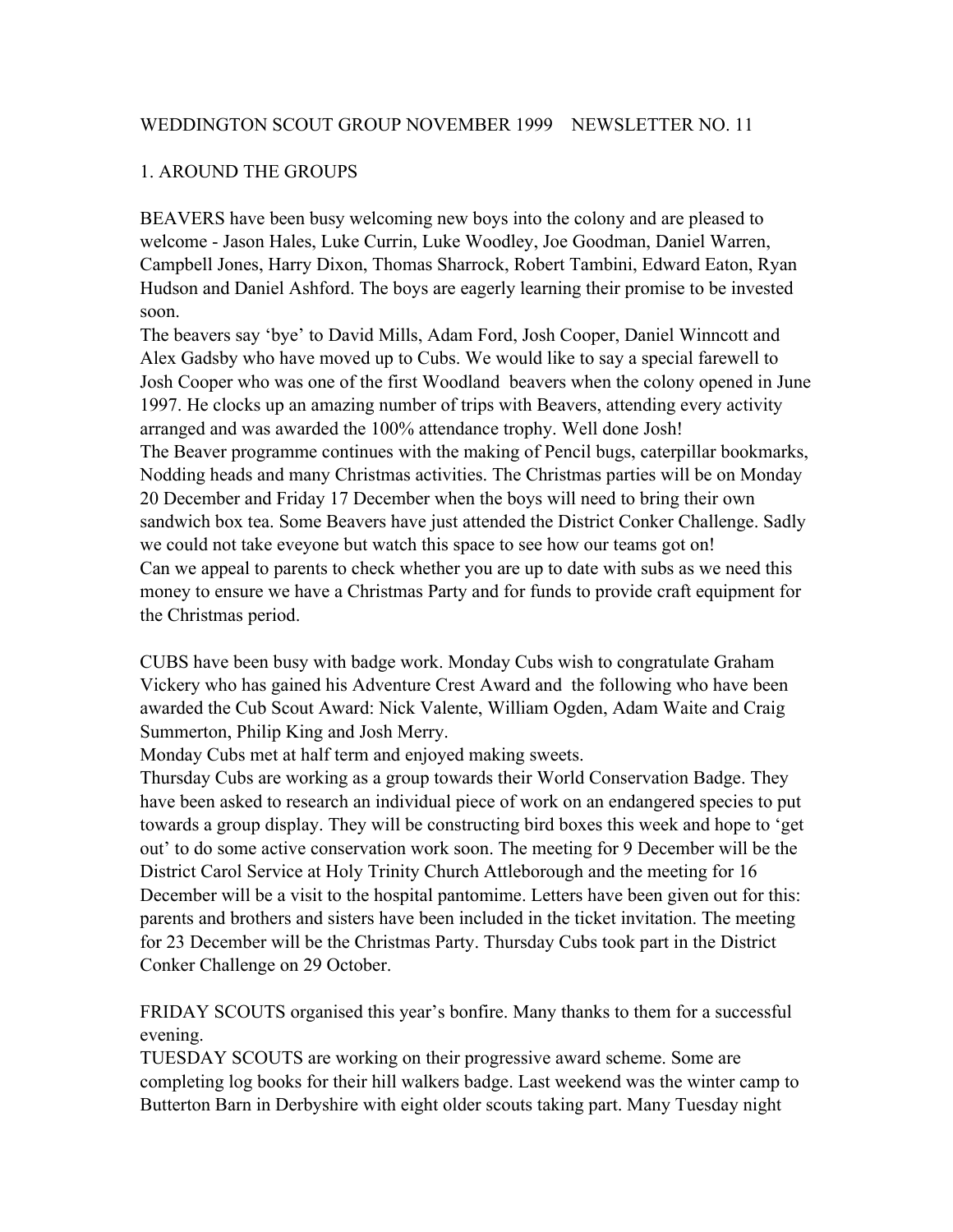scouts will attend a lecture given by Chris Bonington at the Civic Hall Bedworth on Tuesday night.

Welcome to Jonathan Price and Jack Wakefield who will be invested on 23 November. Well done to Alex McDonald who has gained his Diamond Outdoor Activity Award.

# 2. FUND-RAISING

The sponsored cycle ride at the end of last month proved a great success. The weather was fine but windy and many of our members and their families found this an INVIGORATING way to raise money! Well done to them all! We are grateful to MIRA for helping us to organise the event and for the use of the track. We hope to have raised over £1000. Sponsor money is still coming in and again it would be helpful if the cash or cheque (made out to 11th Nuneaton Weddington Scout Group) were enclosed in a clearly marked envelope. Leaders are collecting money for a variety of activities: to avoid confusion, it is essential that all money is separately labelled.

WEBB IVORY orders should be handed in by now; the early ones have already been distributed. Your helper will need payment when the order is delivered. Many thanks to all of you who are helping to raise money in this way: it is one of our most important fund-raising activities of the year. You have also received raffle tickets to sell. We have allowed plenty of time to do this and are hoping that this will prove another significant fund-raiser for our birthday celebrations planned for next year. Thanking you all in anticipation of your selling as many tickets as you can.

## 3. CANADA 2000

Parents have been kept up to date with preparations for the camp and are reminded that the next instalment of £100 is due at the end of November.

11th Nuneaton (Weddington) Scout Group Online: Web Site: http://members.tripod.com/Scouts\_11thNuneaton/ E-Mail: Scouts\_11thNuneaton@yahoo.com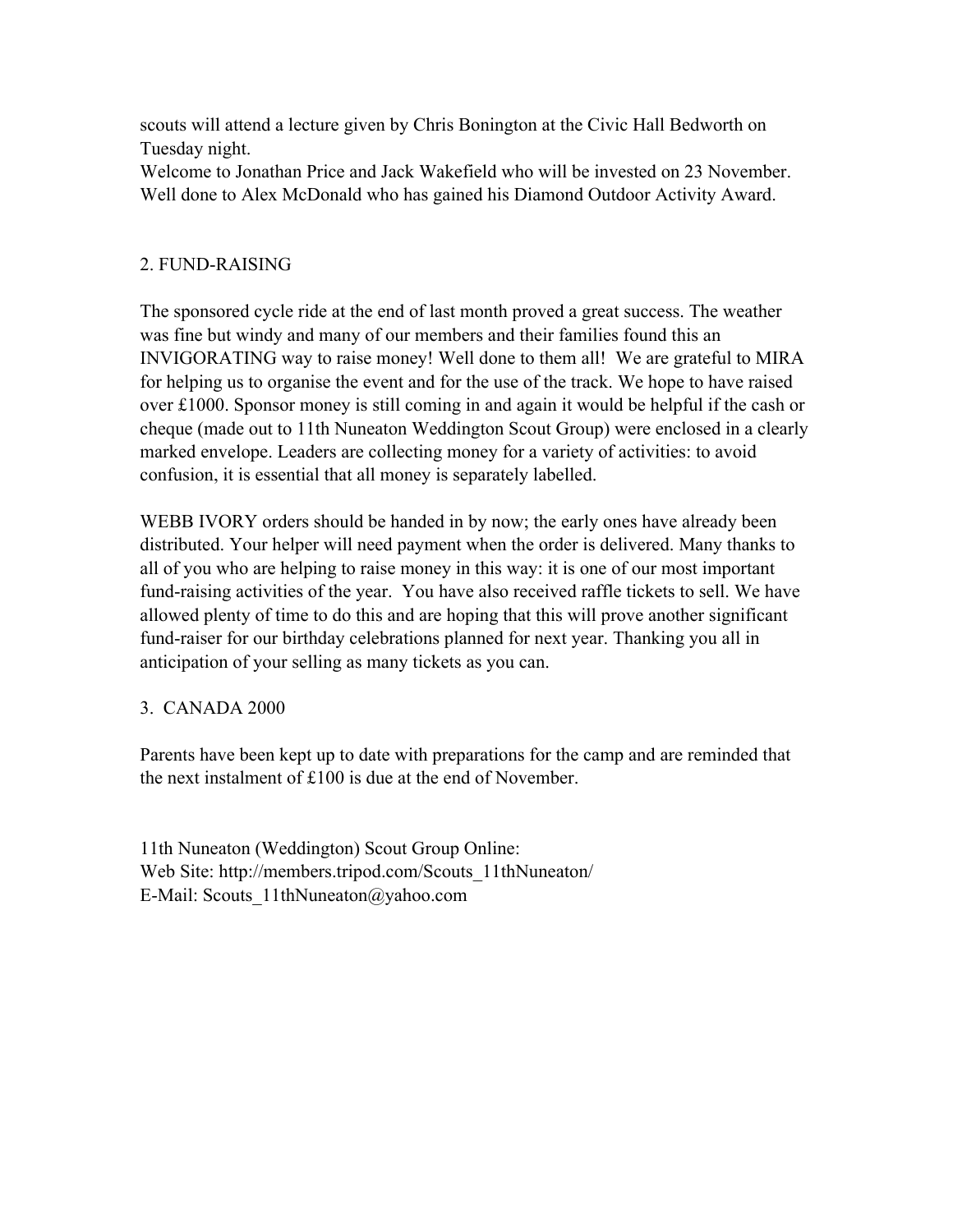## WEDDINGTON SCOUT GROUP DECEMBER 1999 NEWSLETTER NO. 12

## 1. AROUND THE GROUPS

BEAVERS will hold their Christmas parties on Friday 17 December and Monday 20 December. They will re-open on Friday 7 January and Monday 10 January. All Beavers are invited to a pantomime on Friday 14 January. Please see Ali for tickets.

MONDAY CUBS also have their party on Monday 20 December. They will meet again on Monday 10 January.

THURSDAY CUBS having participated in the District Carol Service and enjoyed a pantomime visit this week, will meet for their fancy-dress Christmas party on Thursday 23 December. They re-open on 6 January.

TUESDAY SCOUTS will meet next week, 21 December, and again after two weeks on the 11 January.

FRIDAY SCOUTS, fifteen of them and their guests, enjoyed their traditional and hugely successful Christmas meal last week. They will meet again on 7 January.

VENTURES will be camping at Fox Covert on Saturday 18 December to participate in a Christmas meal. They meet again on Wednesday 5 January.

## 2. FUND-RAISING

Many thanks again for the sponsor money which is still being returned. We have so far raised over £1200. Well done to everybody.

Please remember the raffle tickets. Committee members will be available at group meetings during certain weeks between now and May to collect any money raised so far. The first of these collection weeks is the third week in January, the week beginning the 17th.

ADDITIONALLY we must thank Janet Brogan for arranging our Carol Service at St James' Church on Monday 6 December. It is lovely to see so many members of the group with their families coming together on occasions like this.

SO we come to the end of another successful and very busy year of scouting activities and look forward to an even more eventful time in our 50th anniversary year. We promise some exciting changes in many of our plans for the year 2000. We thank all those who have worked so hard and contributed in any way to all that has taken place and look